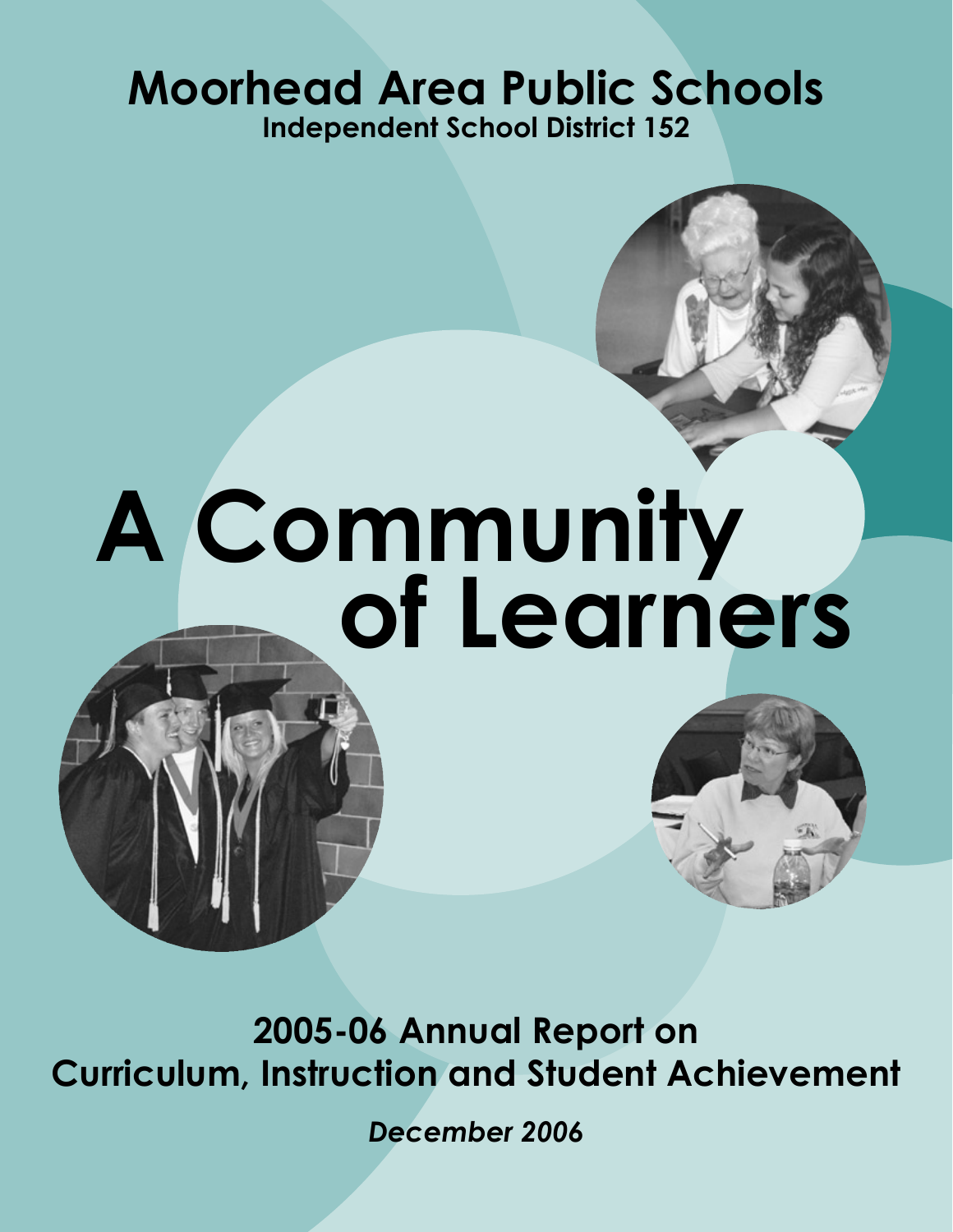### **Welcome to the 2005-06 Annual Report on Curriculum, Instruction and Student Achievement**

### **A Community of Learners**

Moorhead Area Public Schools is "A Community of Learners." Our school district is comprised of learners at all levels. From students to teachers, from administrators



to support staff, from parents to School Board members to community members, we are all learners.

Within our district are numerous learning communities — whether a single classroom, multiple classrooms or an entire school. Each learner in our district is a part of any number of learning communities both at school and outside of school. Additionally, our school district is a part of the larger Moorhead community, where education is a vital industry. We are also situated in a state where public education is a priority.

Education is constantly changing, and our district is challenged to meet state and federal accountability requirements. Despite these challenges, we strive to continue to provide the highest quality of education to our students. To ensure student achievement, the employees in our district are also continuously learning new knowledge and new methods to enhance the teaching and learning experience.

Research supports improving student achievement by developing professional learning communities in schools. Professional learning communities are focused on high levels of learning for all students. Teams of educators work collectively and collaboratively to improve student learning.

Teams at each school have established academic goals for our students and will be working toward achieving those goals. This report contains results from the 2006 Minnesota Comprehensive Assessments-II, which were publicly released on Nov. 15. The report, which was approved by the School Board in September, has been updated with the 2006 results which were unavailable for September's report. The state-required MCA-IIs are just one way the Moorhead Area Public Schools measures student progress and whether students are meeting their learning goals.

This year as we work together to enhance the teaching and learning process we will further develop professional learning communities and focus on student achievement throughout our district. Our collective efforts as a community of learners will provide significant potential impact on student learning.

Sincerely,

Dr. Lang P. Thyladd

Dr. Larry P. Nybladh Superintendent of Schools

#### **Table of Contents**

This document can be made available in an alternate format such as large print, Braille or audio cassette. Call 284-3310 to make a request. If you do not read English and would like help in your own language, please call 284-3310. Si usted no lee en inglés y le gustaría que le ayudaran en su propio idioma, por favor llame al 284-3310. Key ban khone biet doc tieng Anh va muon giup do trong ngôn ngữ cuất ban, xin gọi số 284-3310. ئەتدر ئو بەئىنگىزدا ئوراق پاغىنى، ئورىتەلگت .284-3310 ھەركەل بەربالى خوانا ھىشما ھالدىن ئى ئىم يىن كىلمە:

如果你不懂英语,并需要毕语 **#M. 请打电话后 284-3310.** 

*ຫົວນະ*ຫນອມອັງຄັດຍ່າດ  $\frac{1}{2}$ <br>  $\frac{201}{2}$   $\frac{1}{2}$   $\frac{2}{3}$   $\frac{1}{2}$   $\frac{2}{3}$ <br>  $\frac{24}{3}$   $\frac{23}{3}$  10.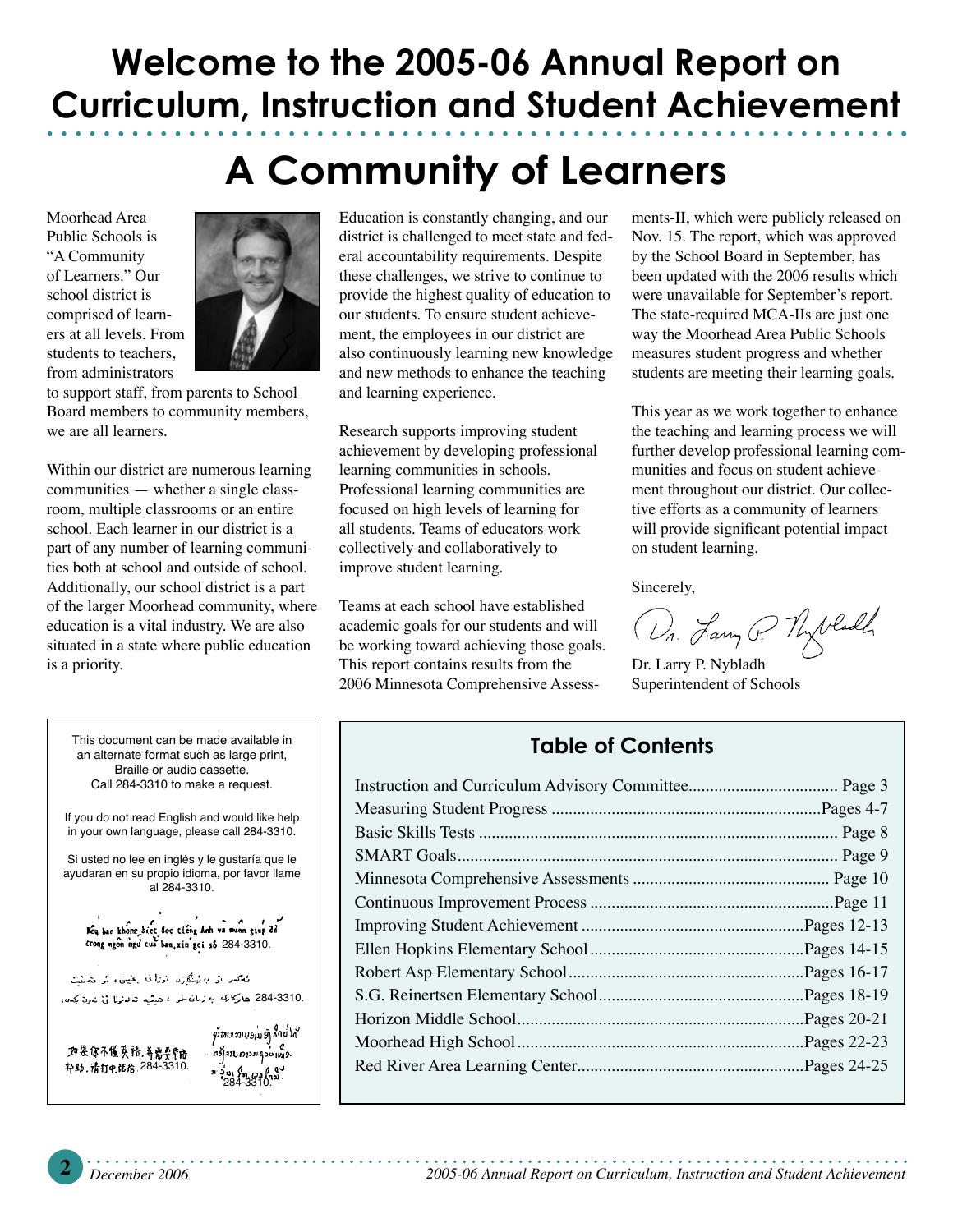### **Instruction and Curriculum Advisory Committee**

 The Instruction and Curriculum Advisory Committee provides a forum where parents, community members and school officials can work together to evaluate, review and plan the district's academic programming.

 The committee helps ensure that there is continuous improvement in what is taught in each and every subject area for students in grades K–12.

Community members are either recom-

mended by various groups including principals, parents, etc., or they can volunteer on their own. Each committee member is then approved by the School Board.

 All terms are for two years. Members can be re-appointed.

 People interested in serving on the Instruction and Curriculum Advisory Committee should express interest to a building principal or should call 284-3310.

#### *2005-06 Curriculum and Instruction Advisory Committee*

*(Year gives expiration date of term)*

Bea Arett 2007 *Rep: Senior Citizens*

Jessica Arett 2006 *Rep: Senior Class*

Victor Black 2007

*Rep: Sophomore Class*

Andrew Chen 2007 *Rep: Junior Class*

Cindy Fagerlie 2007 *Rep: School Board*

Charlie Fisher 2007 *Rep: Gifted/Talented Teacher*

Mary Flesberg 2006 *Rep: Secondary Teacher*

Stacey Foss, Chair 2006 *Rep: Moorhead High Parent*

Yahya Frederickson 2006 *Rep: Minority Community*

Pamela Gibb, Secretary 2006 *Rep: District Communications*

Dana Haagenson 2007 *Rep: Hopkins Parent* Jay Haiby 2006

*Rep: Reinertsen Parent* Judy Kotta 2006

*Rep: Horizon Parent* Lynne Kovash 2007 *Rep: Administration*

Carol Ladwig 2007 *Rep: School Board*

Karen Nitzkorski 2006 *Rep: Community Education*

Donna Norquay 2007

*Rep: Minorities* Tammy Schatz 2006 *Rep: Hopkins Parent*

Jeff Seaver 2007 *Rep: Clergy*

Chizuko Shastri 2007 *Rep: Horizon Parent* Faye Smiley-Aakre 2007

*Rep: Minorities*

Clinton Talley 2006 *Rep: Support Staff*

Bill Tomhave 2006 *Rep: Higher Education*

Colleen Tupper 2007 *Rep: Principals*

Kris Valan 2007 *Rep: Higher Education*

Coralie Wai 2007 *Rep: Moorhead High Parent*

Trudy Wilmer 2006 *Rep: Robert Asp Parent* John Wirries 2007 *Rep: Reinertsen Parent*

#### **Long-Range Goals Established by the Instruction and Curriculum Advisory Committee**

#### *Our graduates will be able to...*

- Think purposefully.
- Communicate effectively.
- Work productively with others.
- Act responsibly as citizens.
- Direct their own learning and gain a general education as defined by the Minnesota Learner Goals.

#### *Our students will be able to...*

- Leave grades 4, 8 and 12 having demonstrated competency over challenging subject matter.
- Reach state standards in basic skills areas of reading and mathematics by grade 8, writing by grade 10, with all students meeting competency requirements prior to grades 9–12.

#### **Areas Reviewed by the Instruction and Curriculum Advisory Committee**

During the 2005-06 school year, the Instruction and Curriculum Advisory Committee addressed the following areas:

- Review curricular areas of language arts, social studies, science and math.
- Review curriculum and instruction implications of the district's educational enhancement initiatives.
- Review district test results and the district's testing program, including a review of progress toward goals and information on the Measures of Academic Progress.
- Review the implications of the No Child Left Behind requirements, including the AYP/AMAO Improvement Plan.
- Review the staff development program and goals, with emphasis on staff development for the implementation of standards-based teaching and assessment.
- Monitor the implementation of the Minnesota Academic Standards, including reviewing local standards for physical education, world language and business.
- Continue to monitor compensatory education programs including Elementary and Secondary Education Act, English as a Second Language, Migrant Education, and Indian Education.
- Review proposals for curricular additions or deletions.
- Review community-based concerns related to instruction and curriculum.
- Review elementary progress reports.
- Review middle school Spanish program.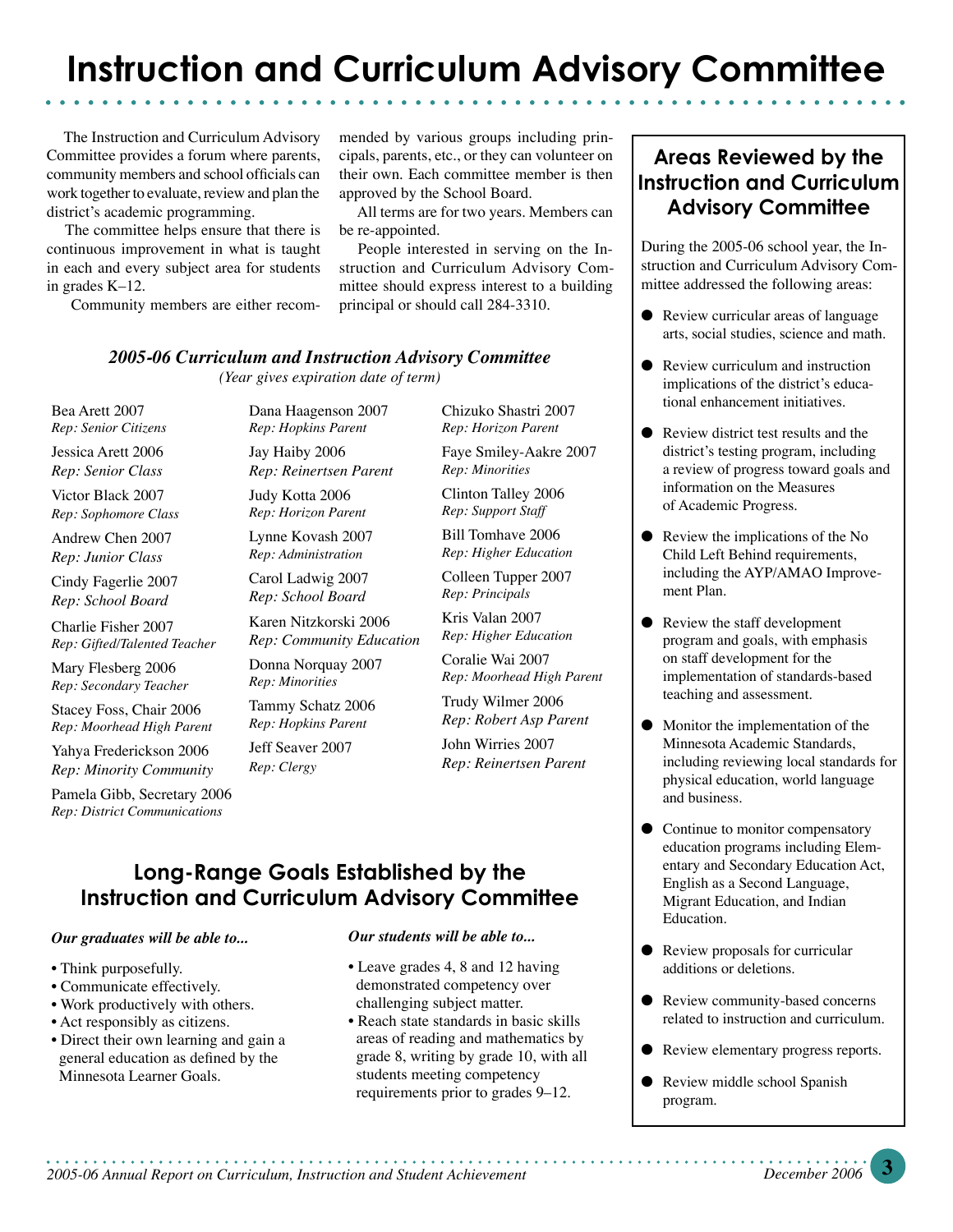The Moorhead Area Public Schools uses a variety of methods to measure student progress and determine whether our students are meeting their learning goals. Those methods include:

- Measures of Academic Progress (MAP)
- Minnesota Basic Skills Test (BST)
- Minnesota Comprehensive Assessments (MCA-II)
- MCA-II / GRAD
- Dynamic Indicators of Basic Literacy Skills (DIBELS)
- Various Literacy Assessments
- In-class Unit and Skills Assessments
- College Admissions Tests

#### *Among the Highlights*

#### *Measures of Academic Progress*

The MAP assessments are taken each fall and spring by students in grades 2-9 to measure students' academic progress in reading and mathematics skills.

#### *Basic Skills Tests*

The Basic Skills Tests ensure that all high school graduates have the basic reading, writing and math skills they need to live and work in today's society. Until legislative action in July 2005, these tests were required for graduation from a Minnesota high school. Students in grade 9 and younger will no longer take these tests. Students in grades 10-12 are still required to pass these tests and continue to have the opportunity to retake the tests. Refer to page 8 for more information.



**Horizon Middle School seventh-grade students cut open the stomach of a frog during science class.** 

#### *Minnesota Comprehensive Assessments*

The MCAs measure academic knowledge in the skills of language arts and mathematics. In 2005-06, students in grades 3-8, 10 and 11 participated in the new MCA-II tests in the areas of reading, math and writing. Results of these tests help the district make decisions about curriculum and assist in determining progress on standards. Refer to page 10 for more information.

#### *MCA-II / GRAD*

The MCA-II/GRAD is a set of high school tests in reading, mathematics and writing that all students entering grade 8 in 2005-06 or later must pass to graduate from a public high school in Minnesota. These tests measure proficiency on the Minnesota Academic Standards and other essential skills. The GRAD (Graduation-Required Assessments for Diploma) component of the MCA-II has replaced the Basic Skills Tests for students in grade 9 and lower.

#### *Minnesota Academic Standards*

 Minnesota has adopted academic standards in the areas of language arts, mathematics, the arts, social studies and science. These standards will be reviewed and revised on a cyclical basis.

 The standards provide a summary description of what students know or are able to do within a particular subject area and at a particular grade level.

 Grade-level benchmarks specify the academic knowledge and skills that schools must offer and students must achieve to satisfactorily complete a state standard.

 Moorhead has incorporated the standards for language arts, math, social studies and science. Review is beginning on the mathematics standards.

#### *No Child Left Behind*

At the center of the No Child Left Behind Act, the federal education law, are several measures focusing on student achievement and accountability. The federal law requires states to develop academic standards and test students' progress toward achieving the standards.

Adequate Yearly Progress (AYP) is the minimum level of improvement that school districts and schools must achieve each year as determined under the No Child Left Behind Act (NCLB).

In Minnesota, three areas determine whether a school district or school has made Adequate Yearly Progress. Those areas include participation and proficiency for eight specific

*Continued on page 5*

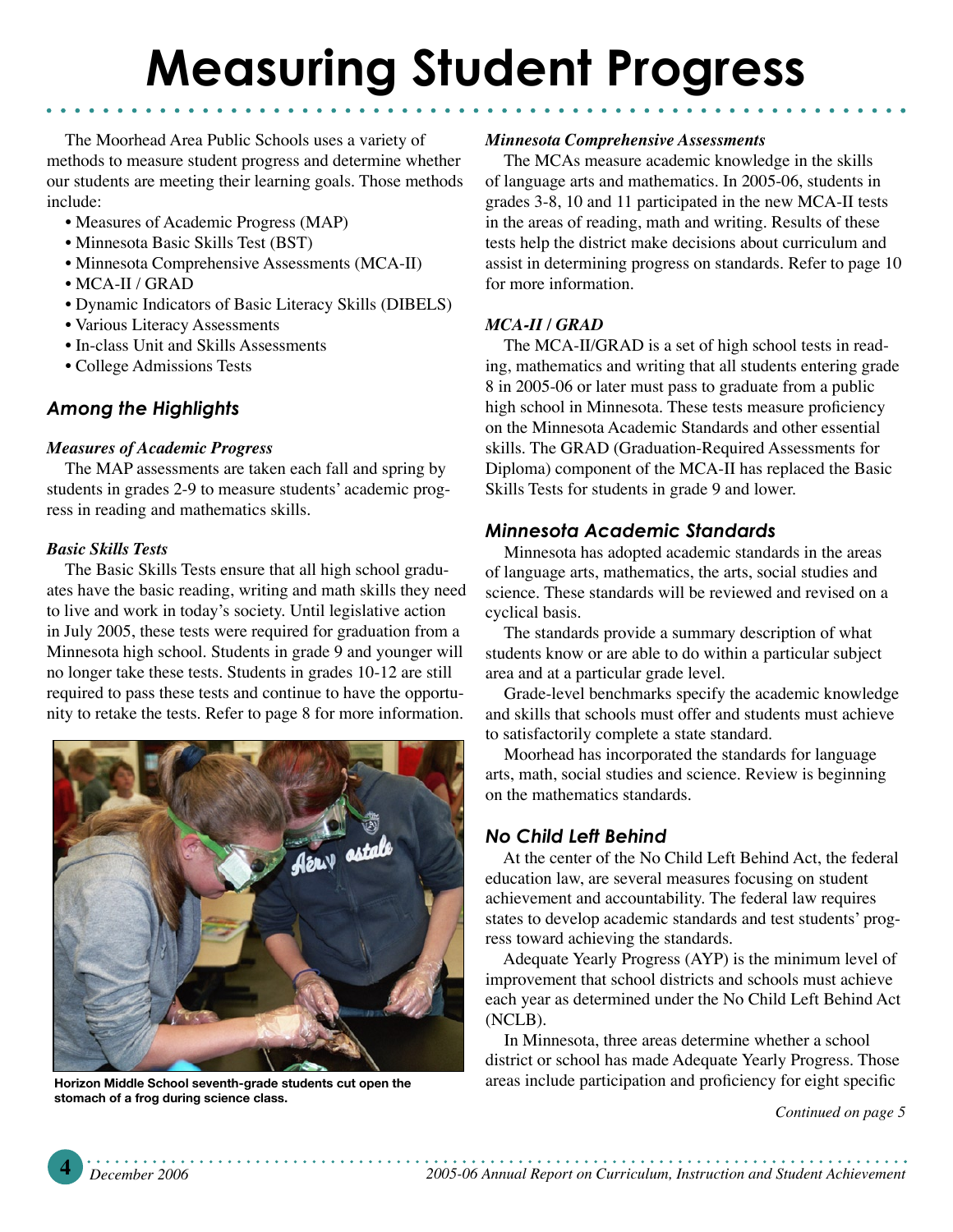#### *Continued from page 4*

subgroups of students and attendance or graduation rate for all students. Subgroups include students with limited English proficiency (LEP), students with special education needs, students receiving free or reduced lunch, and students who are White, Black, Asian-Pacific Islander, American Indian, and Hispanic.

School districts have until 2013-14 to achieve 100 percent proficiency for all students in all subgroups.

Results of the Minnesota Comprehensive Assessments-II are used to determine whether a school meets the participation and proficiency requirements.

No Child Left Behind requires that students are tested in grades 3-8 and in high school. Minnesota uses the Minnesota Comprehensive Assessments-II to meet this requirement.

Additionally, beginning in 2007, NCLB requires annual tests for science once in grades 3-5, once in grades 6-8 and once in grades 9-12.

The district will also address the challenges of the No Child Left Behind Act through local and state opportunities.

#### *Adequate Yearly Progress*

The school district made adequate yearly progress as a result of the 2005 MCA results and the 2006 MCA-II results. The district is no longer identified as needing improvement.

The district will continue to work with the continuous improvement plan to focus on increasing achievement for all students.

| Grades K-5: District-Wide Testing for 2006-07                              |                                            |                                                            |                                                                                               |
|----------------------------------------------------------------------------|--------------------------------------------|------------------------------------------------------------|-----------------------------------------------------------------------------------------------|
| <b>Tests</b>                                                               | <b>Grades Tested</b>                       | <b>Dates</b>                                               | <b>Objectives/Uses</b>                                                                        |
| Minnesota Comprehensive<br>Assessments-II (MCA-IIs) in:<br>Reading         | $3 - 5$                                    | April 17 & 19, 2007                                        | To provide information about<br>instruction of the Minnesota<br>Academic Standards and help   |
| Math                                                                       | $3 - 5$                                    | April 24 & 26, 2007                                        | schools and teachers determine                                                                |
| Science                                                                    | 5                                          | May 1 & 3, 2007                                            | program improvements                                                                          |
| Measures of Academic<br>Progress (MAP)                                     | $2 - 5$                                    | Fall and spring, all students<br>Winter, selected students | To provide a measure of a student's<br>academic progress in reading and<br>mathematics skills |
| Test of Emerging Academic                                                  | English language learners                  | March 12-16, 2007                                          | To demonstrate growth in English;                                                             |
| English (TEAE)                                                             | in $3-5$                                   |                                                            | ELLs take TEAE and reading MCA-II                                                             |
| Mathematics Test for English                                               | English language learners                  | Same as math MCA-IIs                                       | Optional test to replace math                                                                 |
| Language Learners (MTELL)                                                  | in $3-5$                                   | above                                                      | MCA-IIs for ELLs                                                                              |
| Test of Emerging Academic<br>English: Listening and Speak-<br>ing (TEAELS) | English language learners<br>in all grades | Oct. 23-27, 2006 (Field<br>Tests)<br>March 12-16, 2007     | To provide information assessing the<br>listening and speaking skills of ELLs                 |
| Dynamic Indicators of Basic                                                | K (all students) and                       | September 2006 / January                                   | To determine a student's level of pro-                                                        |
| Literacy Skills (DIBELS)                                                   | 1 (selected students)                      | 2007 / May 2007                                            | ficiency with early reading skills                                                            |
| Various Literacy Assessments                                               | $K-5$                                      | Throughout the school year                                 | To determine a student's reading<br>level and skills                                          |
| Special Education test                                                     | Specific students                          | As needed                                                  | To assess student needs for                                                                   |
| as applicable                                                              | in all grades                              |                                                            | referral and special help; to assist                                                          |
| Entrance tests for students                                                | Specific students                          |                                                            | with classroom placements and                                                                 |
| new to the district                                                        | in all grades                              |                                                            | course adjustments                                                                            |

**4** *December 2006 2005-06 Annual Report on Curriculum, Instruction and Student Achievement 2005-06 Annual Report on Curriculum, Instruction and Student Achievement**December 2006* **5**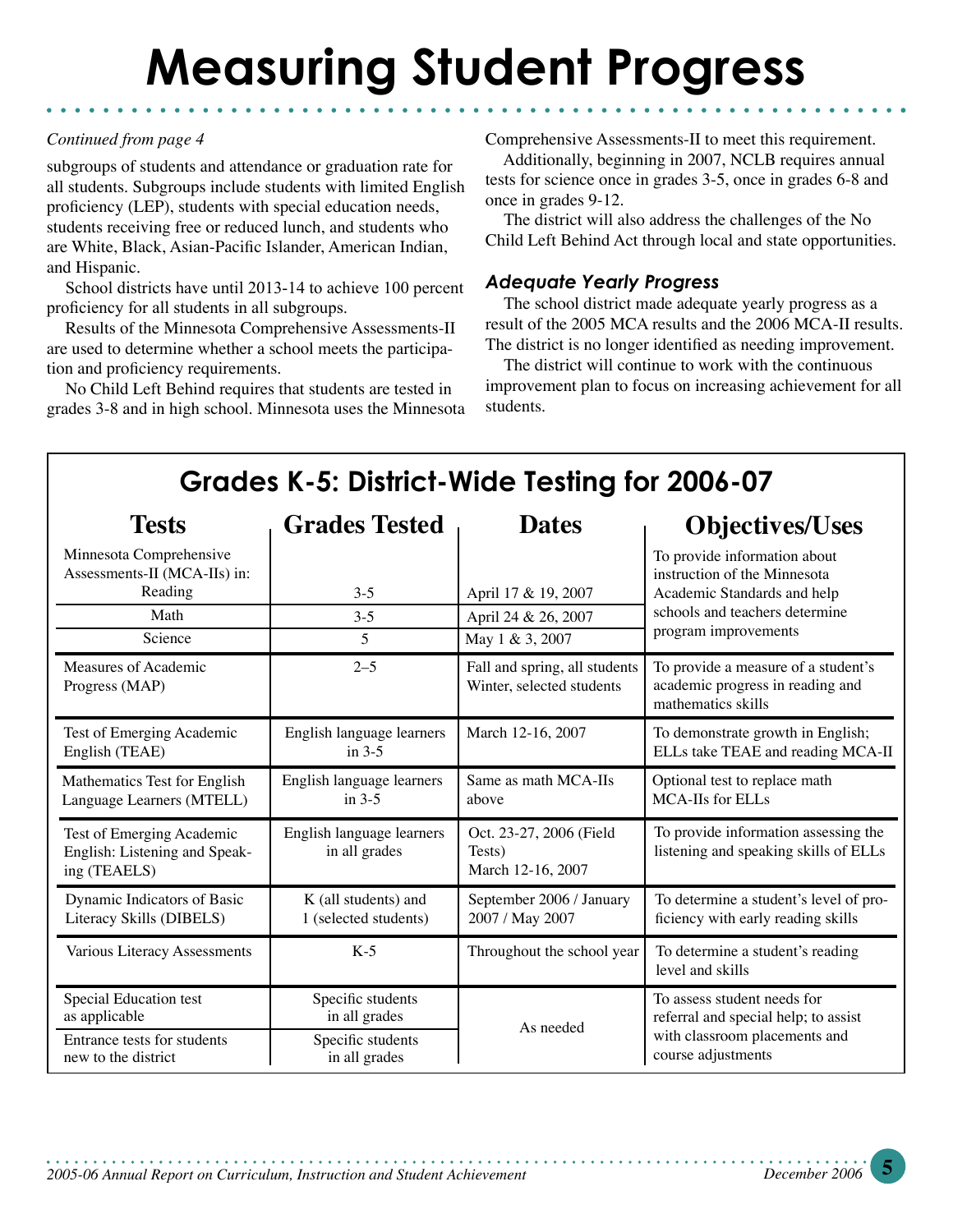#### **Grades 6-8: District-Wide Testing for 2006-07**

| <b>Tests</b>                                                               | <b>Grades Tested</b>                  | <b>Dates</b>                                               | <b>Objectives/Uses</b>                                                                                                         |
|----------------------------------------------------------------------------|---------------------------------------|------------------------------------------------------------|--------------------------------------------------------------------------------------------------------------------------------|
| Minnesota Comprehensive<br>Assessments-II (MCA-IIs) in:                    |                                       |                                                            | To provide information about<br>instruction of the Minnesota                                                                   |
| Reading                                                                    | $6 - 8$                               | April 17 & 19, 2007                                        | Academic Standards and help                                                                                                    |
| Math                                                                       | $6 - 8$                               | April 24 & 26, 2007                                        | schools and teachers determine                                                                                                 |
| Science                                                                    | 8                                     | May 1 & 3, 2007                                            | program improvements                                                                                                           |
| Minnesota Writes!                                                          | 6                                     | April 25, 2007                                             | To provide information assessing<br>the writing skills of students                                                             |
| Measures of Academic<br>Progress (MAP)                                     | $6 - 8$                               | Fall and spring, all students<br>Winter, selected students | To provide a measure of a student's<br>academic progress in reading and<br>mathematics skills                                  |
| Test of Emerging Academic<br>English (TEAE)                                | English language learners<br>in $6-8$ | March 12-16, 2007                                          | To demonstrate growth in English;<br>ELLs take TEAE and reading MCA-II                                                         |
| Mathematics Test for English<br>Language Learners (MTELL)                  | English language learners<br>in $6-8$ | Same as math MCA-IIs<br>above                              | Optional test to replace math<br>MCA-IIs for ELLs                                                                              |
| Test of Emerging Academic<br>English: Listening and Speak-<br>ing (TEAELS) | English language learners<br>in $6-8$ | Oct. 23-27, 2006 (Field<br>Tests)<br>March 12-16, 2007     | To provide information assessing the<br>listening and speaking skills of ELLs                                                  |
| Special Education test<br>as applicable                                    | Specific students<br>in all grades    | As needed                                                  | To assess student needs for<br>referral and special help; to assist                                                            |
| Entrance tests for students<br>new to the district                         | Specific students<br>in all grades    |                                                            | with classroom placements and<br>course adjustments                                                                            |
| Explore                                                                    | 8                                     | Oct. 17, 2006                                              | To provide information and assist in<br>counseling individual college-bound<br>students; norm-referenced achieve-<br>ment test |

#### *Examples of Excellence*

• In 2005-06, Moorhead High School students earned over \$1.3 million in scholarships.

• Moorhead High School received one of three Lighthouse incentive grants in Minnesota to fund innovative STEM (science, technology, engineering and math) redesign activities that will serve as models for other high schools.

• The Moorhead High Economics Challenge team placed second at the national competition in May 2006.

• The Moorhead Area Public Schools' string program was honored in October with the 2006-2007 Meritorious String Program Award. Each year, one school, college or youth orchestra in Minnesota is recognized by the Minnesota String and Orchestra Teachers Association.

• Moorhead High School was recognized as one of the nation's top 100 schools in speech and debate activities by the National Forensic League. Moorhead High School ranked 54th out of 2,700 schools nationwide.

• The Moorhead High School team of Brad Rassier and Sean Richards placed first in the Minnesota finals of the Ford/AAA Student Auto Skills Challenge and competed at the national finals in June 2006.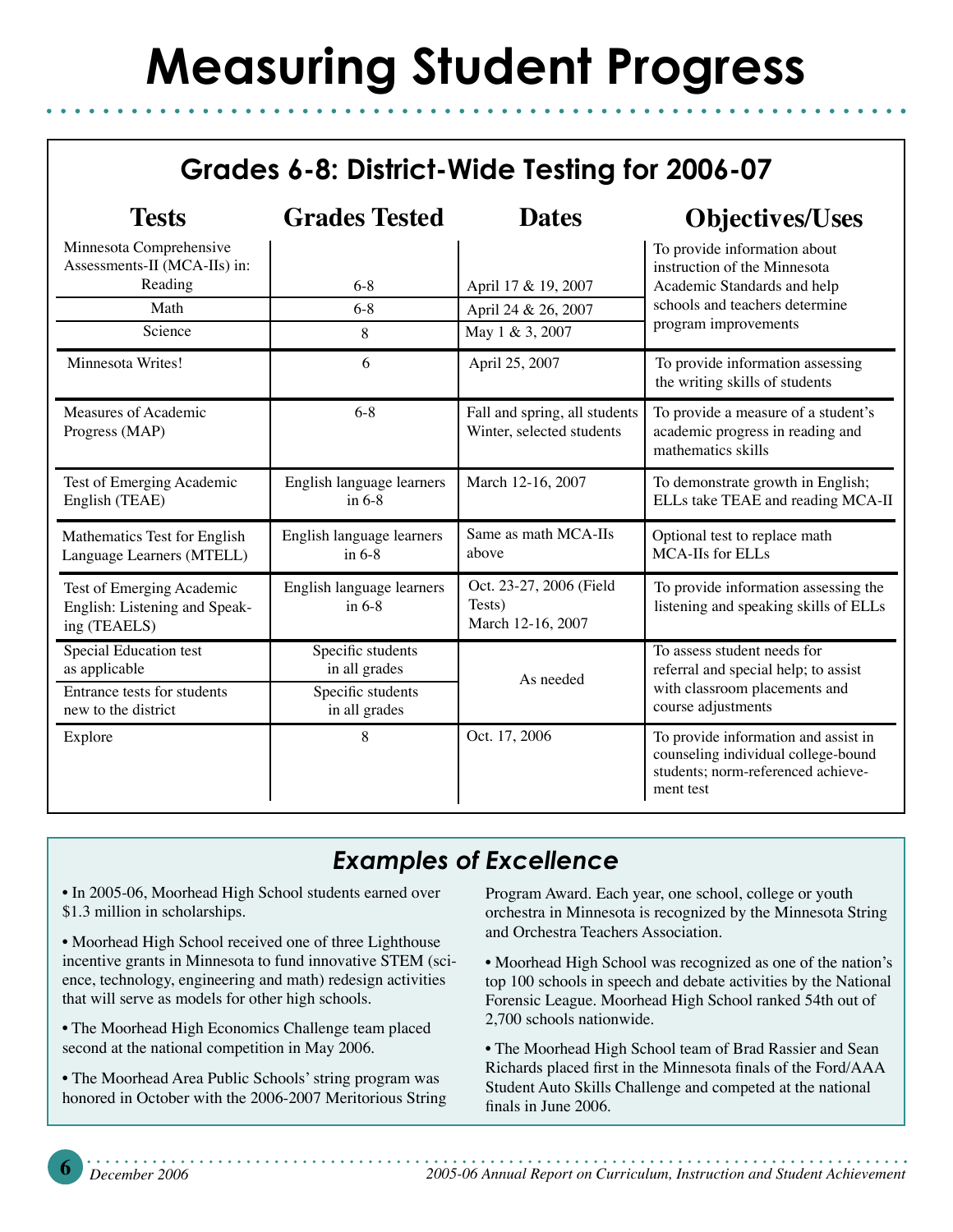#### **Grades 9-12: District-Wide Testing for 2006-07**

| <b>Tests</b>                                                               | <b>Grades Tested</b>                         | <b>Dates</b>                                               | <b>Objectives/Uses</b>                                                                        |
|----------------------------------------------------------------------------|----------------------------------------------|------------------------------------------------------------|-----------------------------------------------------------------------------------------------|
| Basic Skills Tests in:<br>Writing                                          | 10 and above who<br>have not passed the test | Jan. 23, 2007                                              | To ensure minimum competency in<br>the areas of math, reading and writ-                       |
| Reading                                                                    | 10, 11 and 12 who                            | Feb. 6, 2007                                               | ing; required for graduation in Min-                                                          |
| Math                                                                       | have not passed the test                     | Feb. 8, 2007                                               | nesota for students grades 10-12                                                              |
| Minnesota Comprehensive<br>Assessments-II (MCA-IIs) in:<br>Reading         | 10                                           | April 19, 2007                                             | To provide information about<br>instruction of the Minnesota<br>Academic Standards and help   |
| Math                                                                       | 11                                           | April 19, 2007                                             | schools and teachers determine                                                                |
| Science                                                                    | <b>MHS</b>                                   | May 1 & 3, 2007                                            | program improvements                                                                          |
| Test of Written Composition                                                | 9                                            | April 10, 2007                                             | To ensure minimum competency in<br>writing; required for graduation                           |
| Measures of Academic<br>Progress (MAP)                                     | 9                                            | Fall and spring, all students<br>Winter, selected students | To provide a measure of a student's<br>academic progress in reading and<br>mathematics skills |
| Test of Emerging Academic<br>English (TEAE)                                | English language learners<br>in 10           | March 12-16, 2007                                          | To demonstrate growth in English;<br>ELLs take TEAE and reading MCA-II                        |
| Mathematics Test for English<br>Language Learners (MTELL)                  | English language learners<br>in 11           | Same as math MCA-IIs<br>above                              | Optional test to replace math<br>MCA-IIs for ELLs                                             |
| Test of Emerging Academic<br>English: Listening and Speak-<br>ing (TEAELS) | English language learners<br>in all grades   | Oct. 23-27, 2006 (Field<br>Tests)<br>March 12-16, 2007     | To provide information assessing the<br>listening and speaking skills of ELLs                 |
| Special Education test<br>as applicable                                    | Specific students<br>in all grades           | As needed                                                  | To assess student needs for<br>referral and special help; to assist                           |
| Entrance tests for students<br>new to the district                         | Specific students<br>in all grades           |                                                            | with classroom placements and<br>course adjustments                                           |
| <b>PLAN</b>                                                                | 10                                           | Nov. 2, 2006                                               | To provide information and assist in                                                          |
| <b>PSAT</b>                                                                | 11                                           | Oct. 18, 2006                                              | counseling individual college-bound<br>students; all are norm-referenced                      |
| <b>ACT</b>                                                                 | $11 - 12$                                    | Various Saturdays                                          | achievement tests                                                                             |
| <b>SAT</b>                                                                 | $11 - 12$                                    | throughout the year                                        |                                                                                               |
| <b>Armed Services Vocational</b><br>Aptitude Battery (ASVAB)               | $11 - 12$                                    | Nov. 16, 2006                                              | To determine students' vocational<br>aptitude and interests                                   |
| <b>Advanced Placement Exams</b>                                            | 10, 11, 12                                   | May 7-11, 2007<br>May 14-18, 2007                          | To determine college credit related to<br>student scores                                      |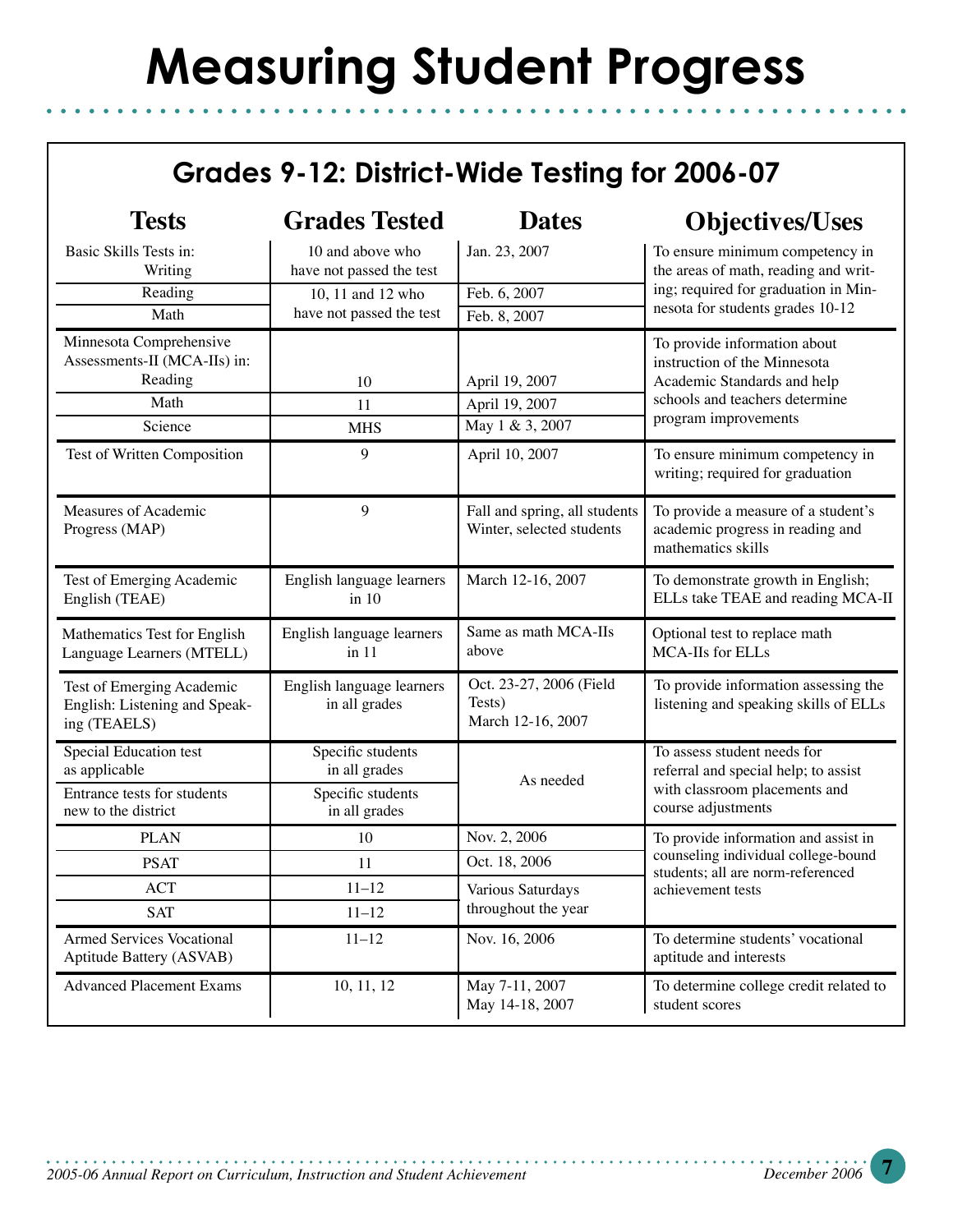### **Moorhead students on track for meeting Minnesota's Basic Skills Test graduation requirements**

Students in grades 10-12 must pass the reading, writing and math Basic Skills Tests.

Students in grade 9 and younger will no longer take the Basic Skills Tests as a graduation requirement. The legislature changed this requirement in July 2005.

Tests in reading and math were first given to the students in grade 8. A scale score of 600 (approximately 75%) is needed to pass both tests. Students take the writing test in grade 10. A score of 3 or above is needed to pass.

Special testing accommodations may be made for students with special learning plans (i.e. IEP, 504, LEP). Some students may also be permanently or temporarily exempted.

Students who do not pass the Basic Skills Tests are given additional testing opportunities in grades 10, 11 and 12. Remediation plans, which may include tutoring or learning opportunities, are developed with a counselor according to student needs.

Moorhead testing and graduation policies are available on the district's Web site at www.moorhead.k12.mn.us. Policies include the process for seniors to request additional testing or accommodations, the process to appeal the district's decision on additional testing or accommodations requests, and how to report breaches in test security to the district and the Minnesota Department of Education.

| <b>Basic Skills Test Results</b> |                  |                  |                  |                  |                                                                                                        |
|----------------------------------|------------------|------------------|------------------|------------------|--------------------------------------------------------------------------------------------------------|
|                                  | Class of<br>2006 | Class of<br>2007 | Class of<br>2008 | Class of<br>2009 | Class designation is given when students enter 9th grade.                                              |
| <b>Reading</b>                   |                  |                  |                  |                  | <b>Basic Skills Tests Definitions</b>                                                                  |
| Pass State                       | 373              | 408              | 387              | 331              | Pass State - Student passed at the state level with                                                    |
| Pass Individual                  | 3                | $\Omega$         | $\Omega$         | $\Omega$         | or without accommodations. Students with limited                                                       |
| <b>Not Passed</b>                | 15               | 36               | 41               | 69               | English proficiency (LEP) may have used a state-<br>validated translation for the mathematics test or  |
| Exempt                           | 4                | $\overline{4}$   | N/A              | N/A              | the written composition prompt.                                                                        |
| <b>Math</b>                      |                  |                  |                  |                  | Pass Individual — Student passed at a level estab-<br>lished in the student's Individualized Education |
| Pass State                       | 361              | 394              | 367              | 309              | Plan or 504 Accommodation Plan.                                                                        |
| Pass Individual                  | 11               | $\Omega$         | 0                | $\Omega$         | Not Passed $-$ Student did not pass at the state                                                       |
| <b>Not Passed</b>                | 21               | 52               | 63               | 96               | level.                                                                                                 |
| Exempt                           | 4                | $\overline{4}$   | N/A              | N/A              | Exempt - Student exempted as established in<br>the student's Individualized Education Plan or          |
| <b>Writing</b>                   |                  |                  |                  |                  | 504 Accommodation Plan. Beginning in 2005-06,                                                          |
| Pass State                       | 373              | 420              | 396              |                  | exempt will be limited to a temporary exemption<br>of students with LEP designation who have been      |
| Pass Individual                  | 1                | $\Omega$         | $\Omega$         |                  | in an English-speaking school for fewer than three                                                     |
| <b>Not Passed</b>                | 16               | 18               | 25               |                  | consecutive years.                                                                                     |
| Exempt                           | $\overline{4}$   | $\overline{4}$   | N/A              |                  |                                                                                                        |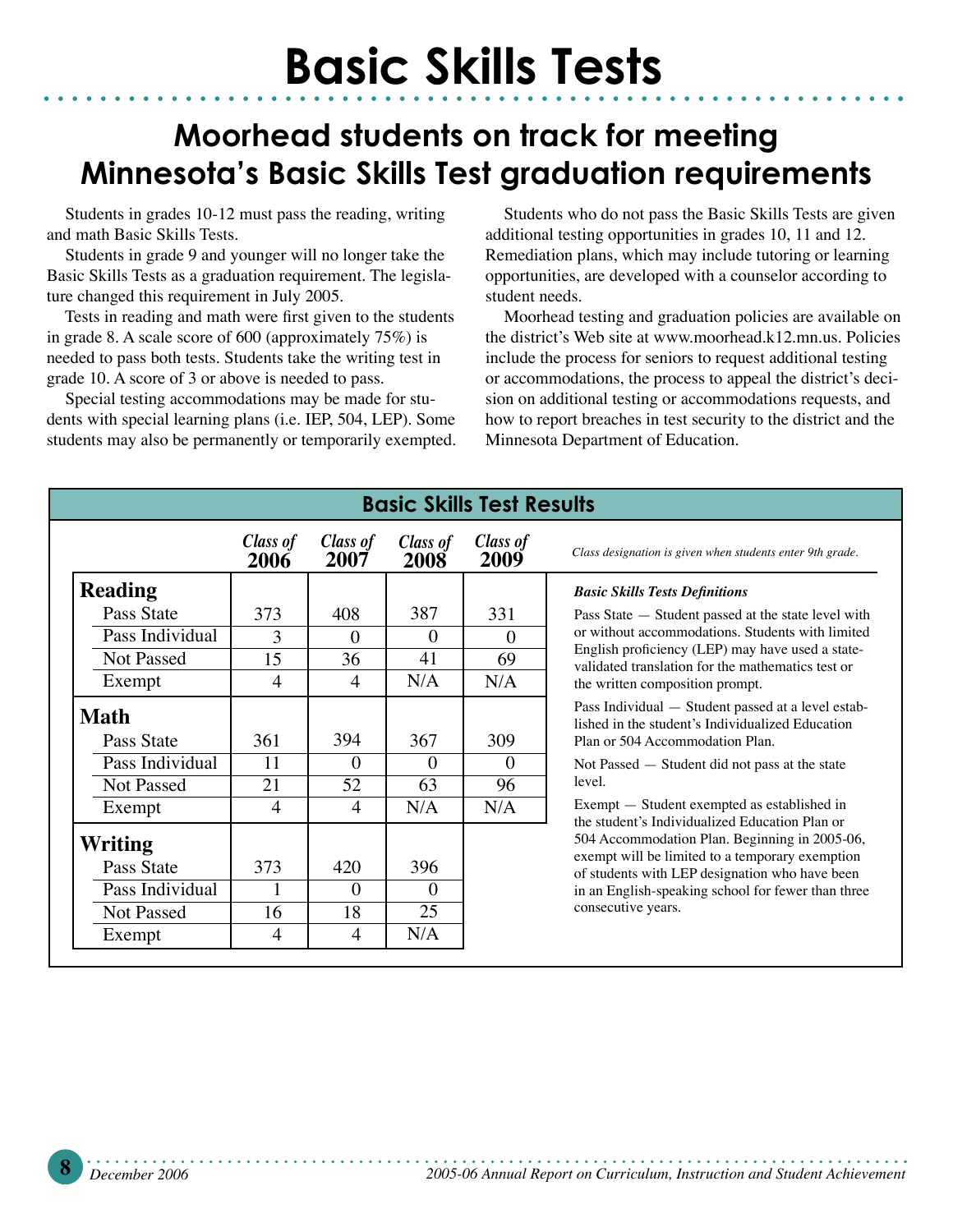#### **What Are SMART Goals?**

SMART goals will enable staff, community members, parents, the School Board and administration to plan, execute, measure and adjust our work to improve student achievement.

SMART goals help educators focus on improving student learning. A SMART goal clarifies exactly what students should learn, the standard of learning expected, and the measures used to determine if students have achieved that standard.



#### **SMART Goal Indicators Measure Targets**

Specific & strategic, measurable, attainable, results-based, time-bound

Standards & objectives (weak areas for students)

Tools we'll use to determine where students are now and whether they are improving

The attainable performance level we would like to see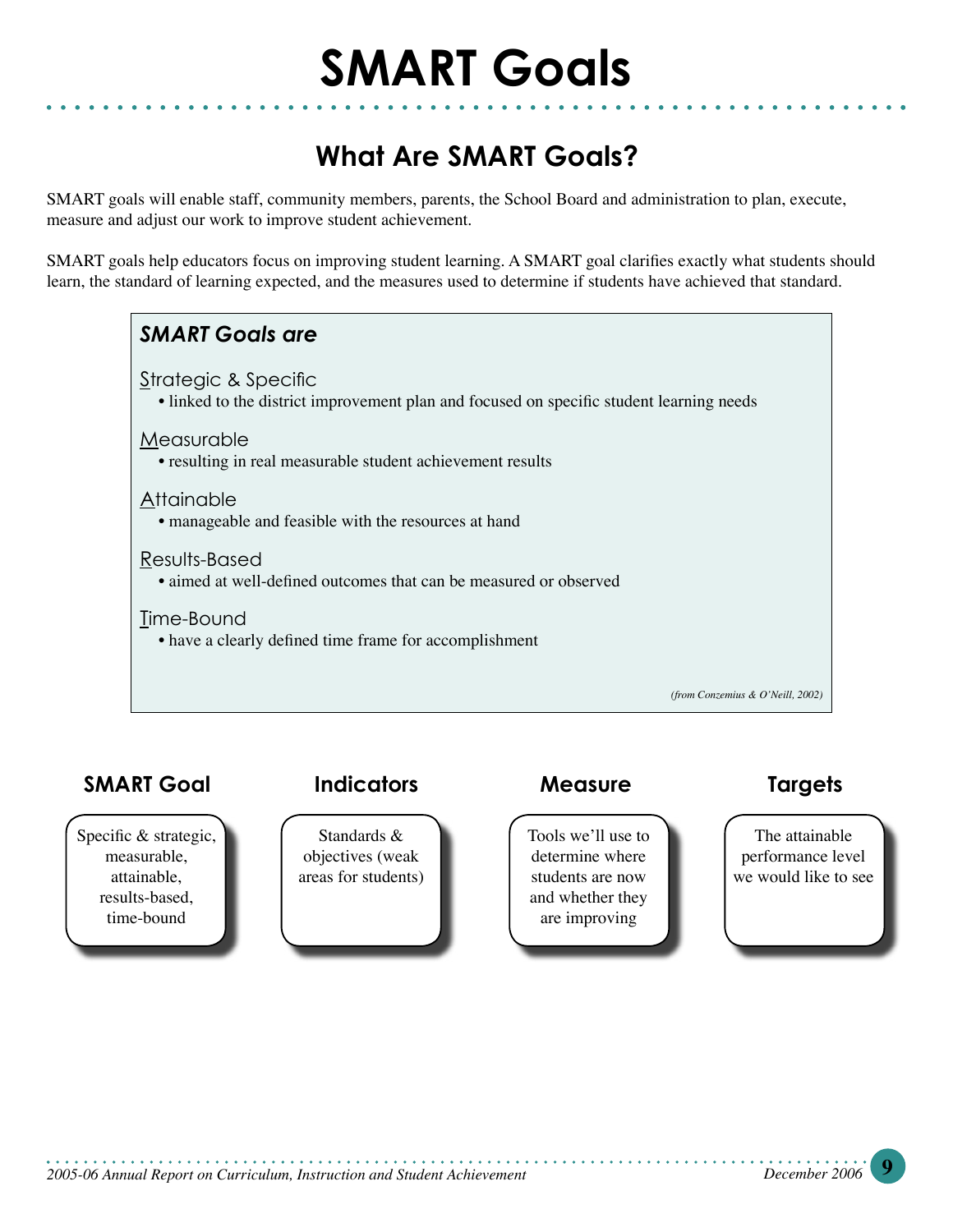### **Minnesota Comprehensive Assessments**

#### **MCA results assist school district in determining curriculum**

In 2005-06, students in grades 3-8, 10 and 11 took the Minnesota Comprehensive Assessments-II (MCAs) to determine their progress toward the state's academic standards. Additional MCA-II tests, which are aligned with the Minnesota Academic Standards, were added for the 2005-06 school year as the state works to meet the requirements of the No Child Left Behind Act.

On the 2006 MCA-IIs, student performance was broken down into four achievement levels with level four indicating exceeding the standards. Students who scored in level three were considered meeting state standards. Students scoring in level two partially meet the standards, and students scoring in level one do not meet the standards. Students in levels three and four are considered to be proficient.

The MCA tests measure students' progress toward high

academic standards. Students currently in grade 9 and younger will be required to pass the MCA-II/GRAD, which will be taken at the high school level.

All students in the Moorhead School District, including special education and English language learners, are included in the test information.

The administrative and teaching staff continue to develop programs to address achievement levels of all students. The Measures of Academic Progress or MAP assessment provides information on the progress that individual students make toward meeting grade-level benchmarks.

Teachers at all levels will be developing and using districtwide assessment to measure achievement in each grade level.

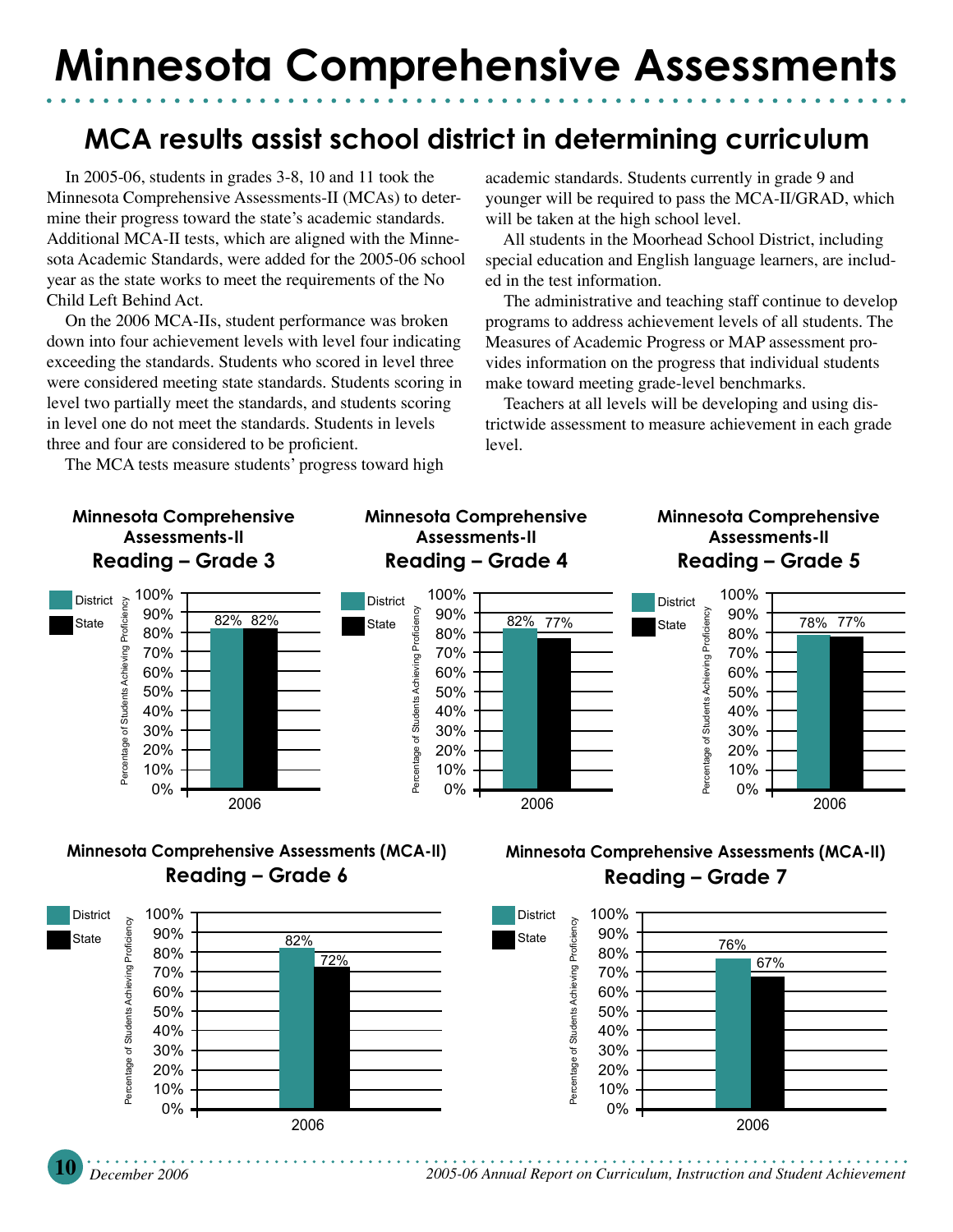### **Strategies and Accomplishments for AYP Improvement Plan**

● Continue to research, study and implement strategies that have been proven effective in increasing student achievement for targeted student groups.

 **•** Study groups at the school and district level have and will research programs that have proven effective in improving student achievement. The study group process has led to changes in classroom practice.

● Continue to work toward improving instruction for all students, providing instruction for all students at their instructional level, and then expecting academic growth and learning.

 • Differentiation strategies are continuing to be implemented through teacher and leadership training. This provides different learning and assessment opportunities for all students.

● Continue and refine training with the Measures of Academic Progress (MAP) assessment and goal setting for all students.

• In August 2006, MAP assessment training sessions have provided continued training for facilitators at each school.

● Continue to develop the professional learning community concept within the school district.

 • Learning community and SMART school facilitation will continue through all schools. Teachers and staff continue to focus on data and the use of data to guide teaching to individual students.

#### **Minnesota Comprehensive Assessments (MCA-II) Reading – Grade 8**



- District work groups continue to align and develop curriculum documents available to all teachers.
- Secondary teachers work together to align standards, curriculum and common assessments.

● Develop strategies for high school reform based on Breaking Ranks II, a nationally recognized guide on high school reform, and the high school reform grants through the Minnesota Department of Education.

- Study groups at Moorhead High School will continue to learn ways to address the needs shown through test data.
- Professional Learning Communities have been formed at Moorhead High School.

● Continue to develop the school improvement process to include more community members and individual schools.

- The school improvement process has been updated and refined through the use of tools and resources from the Minnesota Department of Education and trained facilitators.
- Schools are using the SMART process explained on page 9 to develop goals and continued planning for the 2006-07 school year. School goals are

#### **Minnesota Comprehensive Assessments (MCA-II) Reading – Grade 10**

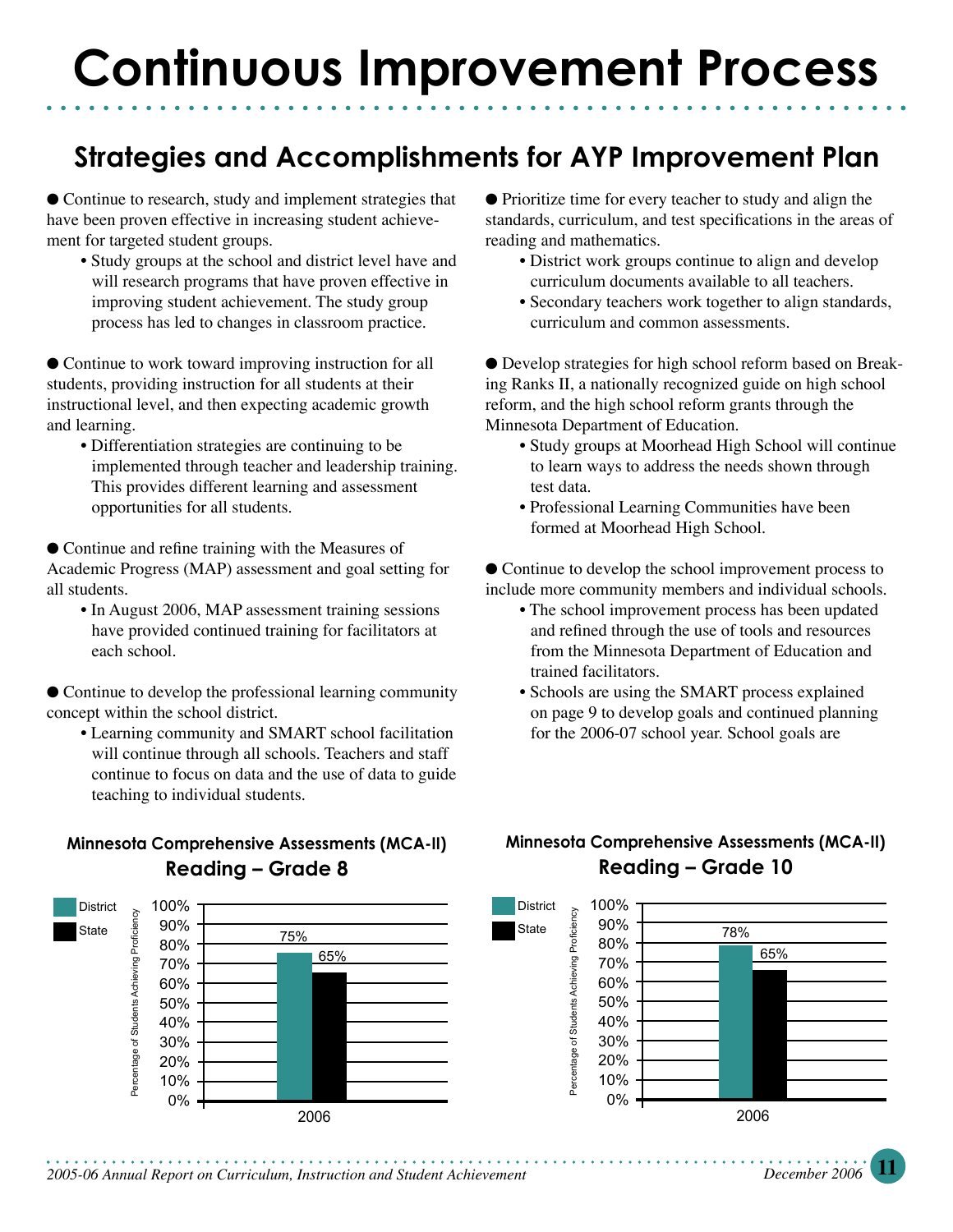### **Improving Student Achievement**

### **Elementary Mathematics**

Moorhead Area Public Schools has been working on a model of continuous improvement. An Improvement Plan was developed in January 2005 to address and develop a performance goal for mathematics. This goal will continue through the 2006-07 school year.

#### *District Performance Goal*

The percentage of students in each targeted subgroup who are at the proficient level in mathematics on the MCAs will increase by 5 percent. With the change in the MCA assessments, this goal will continue and will be reviewed in August 2007 with the results of the 2007 MCA-II.

#### *Strategies and Accomplishments for Elementary Mathematics*

● Provide staff development to ensure all elementary math teachers, including newly hired and reassigned teachers, fully understand the instructional methods and research base of the Everyday Math program.

● Research and implement strategies that have been proven through research to improve student achievement in mathematics.

● Ensure consistent and adequate time during the day to teach math.

#### *Continuous Improvement Plans*

- Elementary schools have developed and reviewed goals based on reviewing the assessment data (see page 9 or an explanation of SMART goals).
- Action plans have been developed for each goal including timelines and measures to determine if goals are met.
- Collaboration time for teachers to meet and work together will be established in each Title I school.
- Elementary schools will continue to study test data and other information and evaluate instructional programming.
- Study groups will be formed in schools to read and review practices that are working in schools.
- An instructional math coach will work with teachers at all three schools.
- An instructional math coach will meet with curriculum committees to continue to review data and provide direction on teaching practices.



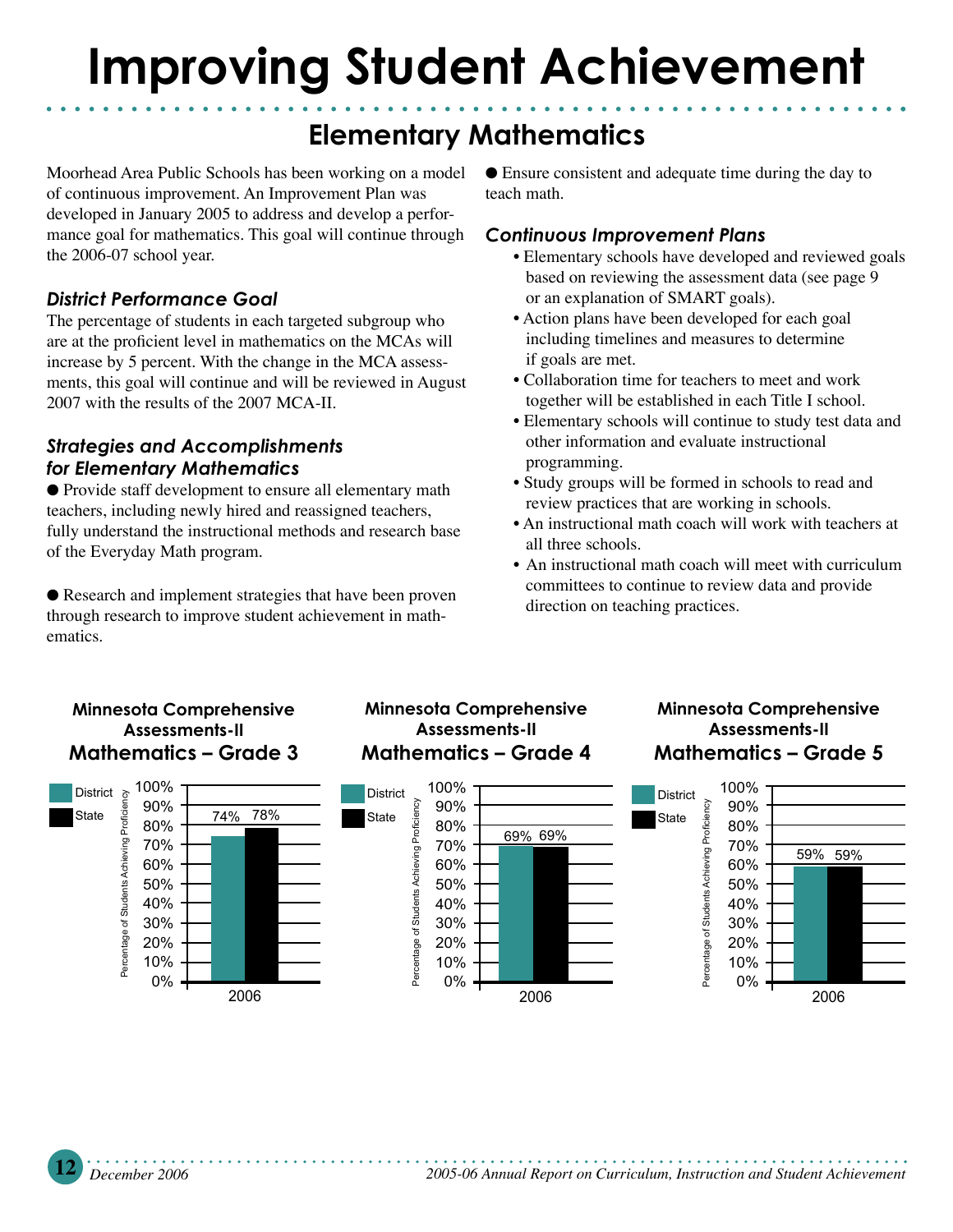### **Improving Student Achievement**

### **Secondary Mathematics**

Moorhead Area Public Schools has been working on a model of continuous improvement. An Improvement Plan was developed in January 2005 to address and develop a performance goal for mathematics. This goal will continue through the 2006-07 school year.

#### *District Performance Goal*

The percentage of students in each targeted subgroup who are at the proficient level in mathematics on the MCAs will increase by 5 percent.

#### *Strategies and Accomplishments for Secondary Mathematics*

● Research and implement strategies that have been proven through research to improve student achievement in mathematics continued.

- Professional development on differentiated instruction will be provided to math teachers.
- Math departments and teacher teams are continuing to work together to develop a system of coordinating mathematics standards.

#### **Minnesota Comprehensive Assessments (MCA-II) Mathematics – Grade 6**







• Continue to determine opportunities for students by increasing available resources including increased instructional time, mentoring opportunities, parent collaboration and engagement, and staff collaboration opportunities.

● Develop and implement an integrated approach to instruction for students not meeting benchmarks, including collaboration between content experts and licensed support staff, time for coordination among teachers at a grade level, and time for ongoing consultation and training.

#### *Continuous Improvement Plans*

- Middle school and high school have developed academic goals.
- Goals will be based on reviewing the assessment data.
- Action plans developed for each goal.
- An instructional math coach will meet with curriculum committees to continue to review data and provide direction on teaching practices.
- Middle school and high school will determine classes and extra support for students not meeting benchmarks.

#### **Minnesota Comprehensive Assessments (MCA-II) Mathematics – Grade 7**



#### **Mathematics – Grade 11**



**12** *December 2006 2005-06 Annual Report on Curriculum, Instruction and Student Achievement 2005-06 Annual Report on Curriculum, Instruction and Student Achievement**December 2006* **13**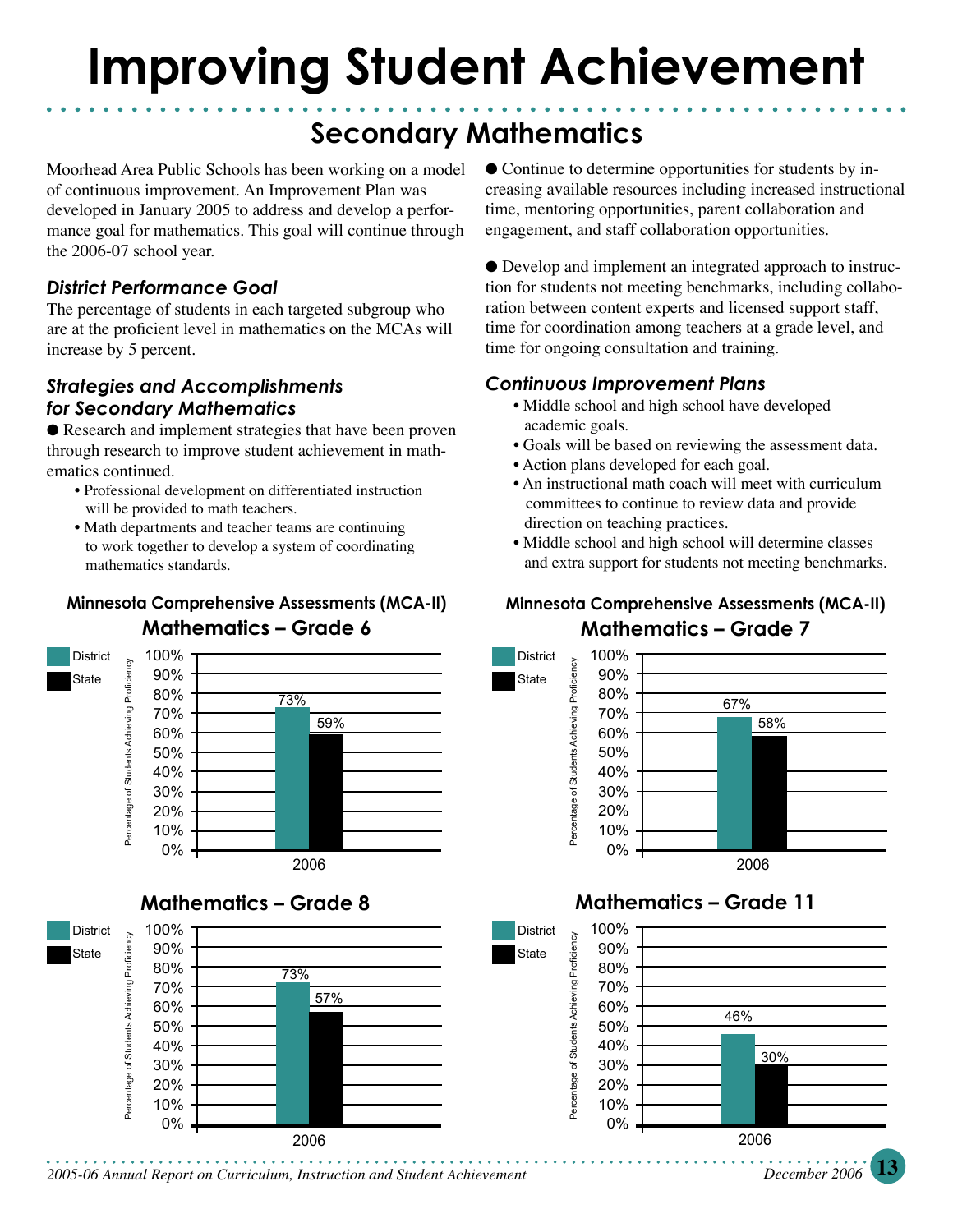# **Ellen Hopkins Elementary School**



#### **Ellen Hopkins Elementary School 2020 11th St. S., Moorhead, MN 56560 (218) 284-4300**

#### **Principal: Dr. Mary Jo Schmid**

**Original Construction:** 1957-58 **Most Recent Remodeling:** 2004 **Square Footage:** 111,005

**Attendance Rate (2004-05)** 95%

#### **Enrollment by Grade (October 2005)**

| • Kindergarten                                        | 112     |
|-------------------------------------------------------|---------|
| $\bullet$ Grade 1                                     | 151     |
| $\bullet$ Grade 2                                     | 125     |
| $\bullet$ Grade 3                                     | 122     |
| $\bullet$ Grade 4                                     | 121     |
| $\bullet$ Grade 5                                     | 118     |
| • Self-contained Special Education                    | 3       |
| $\bullet$ Total                                       | 752     |
| <b>Diversity of Student Population (October 2005)</b> |         |
| • Native American                                     | $4.8\%$ |
| $\bullet$ Asian                                       | 1.7%    |
| • Hispanic                                            | 8.7%    |
| $\bullet$ Black                                       | 2.5%    |
| • White                                               | 82.2%   |
| <b>Percentage of Students Eligible for</b>            |         |
| <b>Free or Reduced-Price Lunch</b>                    | 32%     |
| <b>Percentage of Students Receiving</b>               |         |
| <b>Learner Support Services</b>                       |         |

| ner Support Services      |       |
|---------------------------|-------|
| Special Education         | 13%   |
| English Language Learners | $8\%$ |

*Schools develop improvement goals based on the greatest learning needs of the students in that particular school.*

#### **School Improvement Goals for 2005-06**

#### *Goal 1*

By the end of the 2005-06 school year, using Measures of Academic Progress (MAP) data, each Hopkins grade level, grades 2-5, will demonstrate a 10 percent increase in the growth target in reading.

Progress toward goal:

• 57.4 percent of students in grades 2-5 met the growth target in reading, a mean growth of 8.8 percent.

#### *Goal 2*

By the end of the 2005-06 school year, using Measures of Academic Progress (MAP) data, each Hopkins grade level, grades 2-5, will demonstrate a 10 percent increase in the growth target in math.

Progress toward goal:

• 53.2 percent of students in grades 2-5 met the growth target in math, a mean growth of 10.2 percent.

#### **School Improvement Goals for 2006-07**

#### *Goal 1*

By the end of the 2006-07 school year, using Measures of Academic Progress (MAP) data, 65 percent of students in grades 2-5 will meet or exceed their growth target in reading.

#### *Goal 2*

By the end of the 2006-07 School Year, using the Measure of Academic Progress (MAP) data, 60% of students in grades 2-5 will meet or exceed their growth target in math.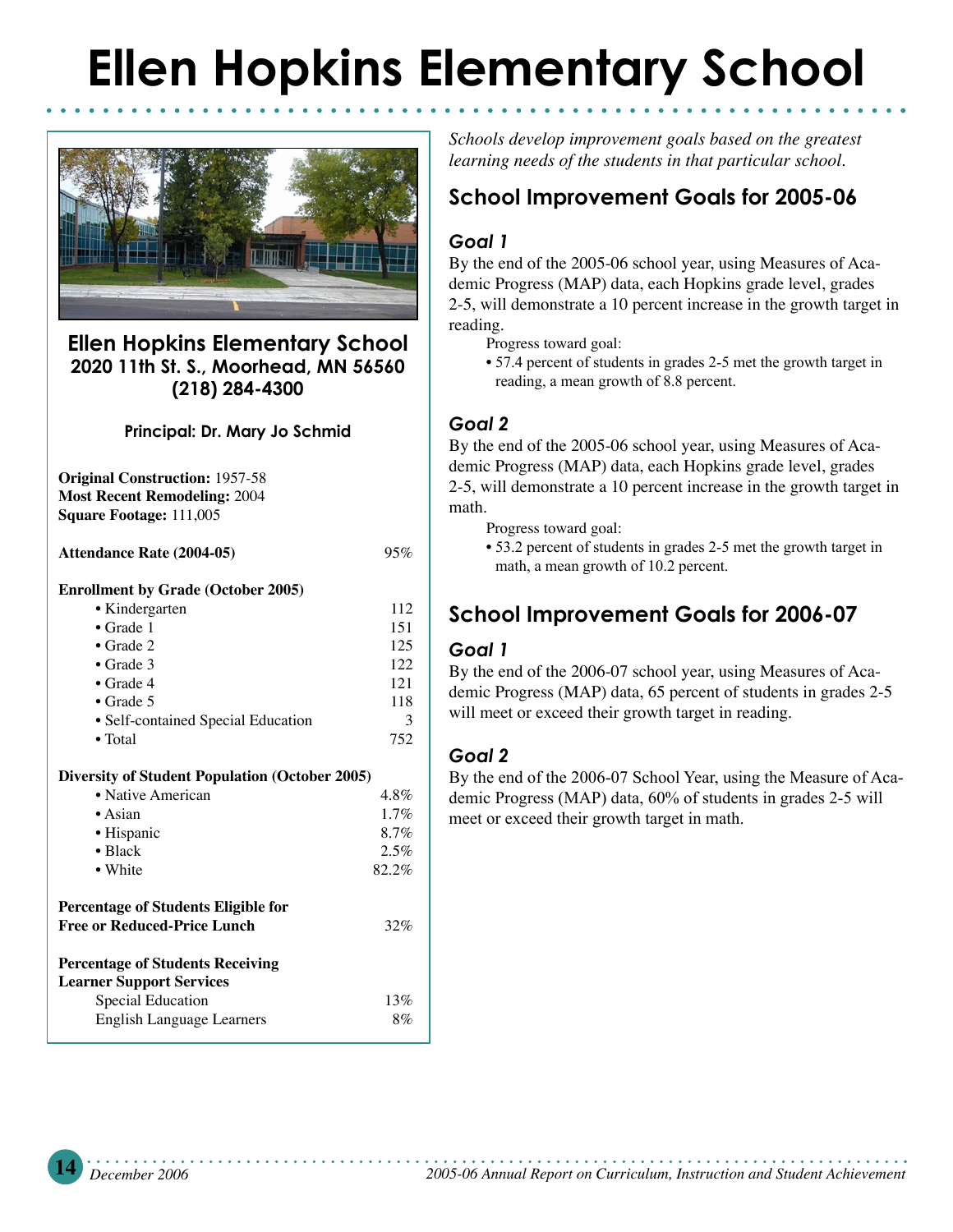# **Ellen Hopkins Elementary School**

**Reading – Grade 3**











**2006 Minnesota Comprehensive Assessments (MCA-II) 2006 Minnesota Comprehensive Assessments (MCA-II) Mathematics – Grade 3**



**2006 Minnesota Comprehensive Assessments (MCA-II) 2006 Minnesota Comprehensive Assessments (MCA-II) Mathematics – Grade 4**



**2006 Minnesota Comprehensive Assessments (MCA-II) 2006 Minnesota Comprehensive Assessments (MCA-II) Mathematics – Grade 5**

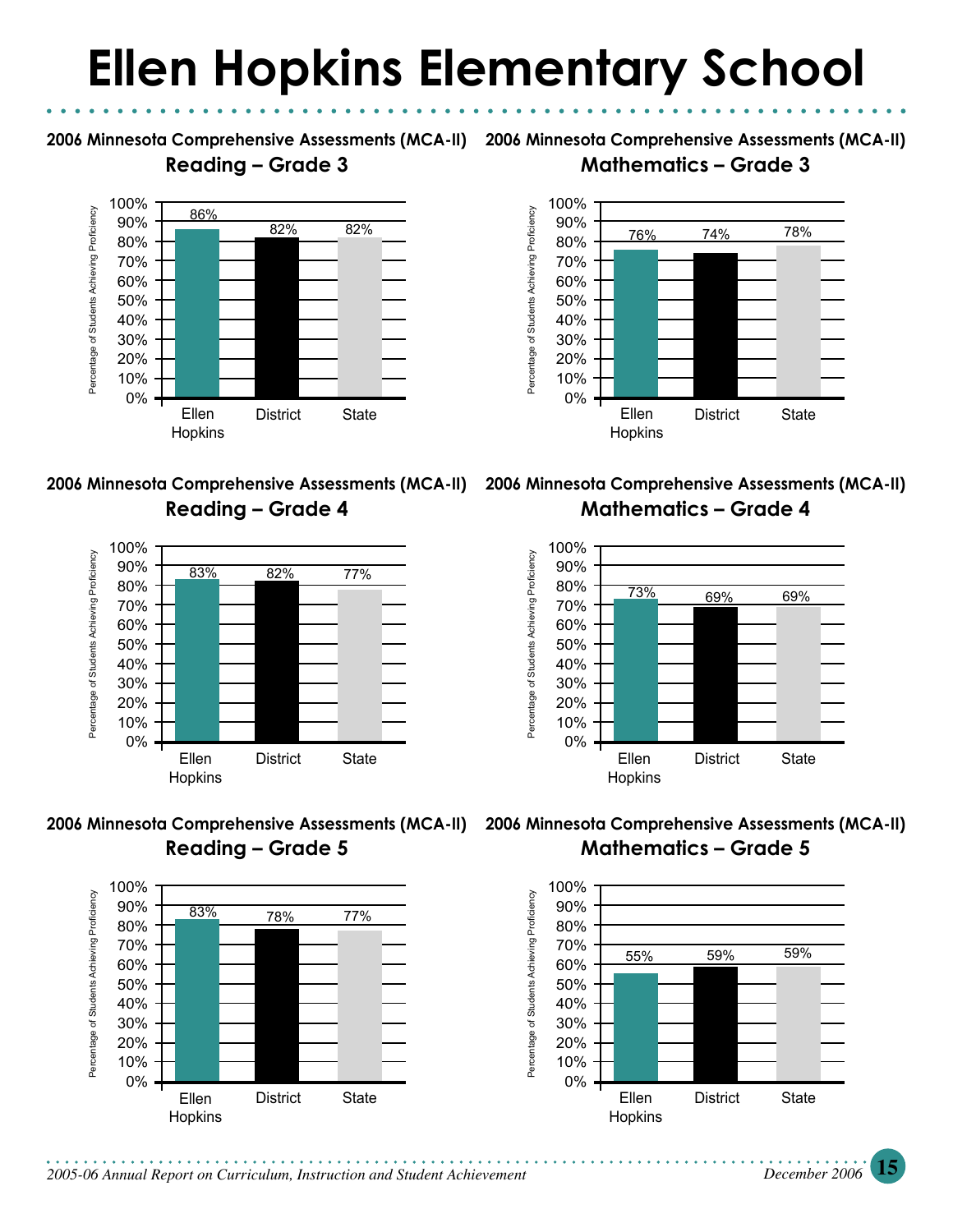## **Robert Asp Elementary School**



#### **Robert Asp Elementary School 910 11th St. N., Moorhead, MN 56560 (218) 284-6300**

#### **Principal: Kevin Kopperud**

**Original Construction:** 1957-58 **Most Recent Remodeling:** 2004 **Square Footage:** 98,510

| <b>Attendance Rate (2004-05)</b>          | 95%               |
|-------------------------------------------|-------------------|
| <b>Enrollment by Grade (October 2005)</b> |                   |
| • Kindergarten                            | 131               |
| $\bullet$ Grade 1                         | 122               |
| $\bullet$ Grade 2                         | 106               |
| $\bullet$ Grade 3                         | 126               |
| $\bullet$ Grade 4                         | 112               |
| $\bullet$ Grade 5                         | 123               |
| • Self-contained Special Education        | $\mathbf{\Omega}$ |
| $\bullet$ Total                           | 720               |

#### **Diversity of Student Population (October 2005)**

| • Native American | 2.0%     |
|-------------------|----------|
| $\bullet$ Asian   | $2.8\%$  |
| • Hispanic        | $13.5\%$ |
| $\bullet$ Black   | 3.6%     |
| • White           | 78.1%    |

#### **Percentage of Students Eligible for Free or Reduced-Price Lunch** 38%

#### **Percentage of Students Receiving Learner Support Services**

| Special Education                | 13%   |
|----------------------------------|-------|
| <b>English Language Learners</b> | $7\%$ |

*Schools develop improvement goals based on the greatest learning needs of the students in that particular school.*

#### **School Improvement Goals for 2005-06**

#### *Goal 1*

By the end of the 2005-06 school year, using fall to spring Measures of Academic Progress (MAP) data, 60 percent of students in grades 2-5 will meet the growth target in reading.

Progress toward goal:

• Students in grades 2-5 meeting the growth target in reading increased from 42.9 percent to 59.7 percent, a gain of 16.8 percent.

#### *Goal 2*

By the end of the 2005-06 school year, using fall to spring Measures of Academic Progress (MAP) data, 60 percent of students in grades 2-5 will meet the growth target in math.

Progress toward goal:

• Students in grades 2-5 meeting the growth target in math increased from 42.7 percent to 55.6 percent, a gain of 12.9 percent.

#### **School Improvement Goals for 2006-07**

#### *Goal 1*

By the end of the 2006-07 school year, using fall to spring Measures of Academic Progress (MAP) data, 60 percent of students in grades 2-5 will meet the growth target in reading.

Areas in needs of improvement:

- Students will understand and apply knowledge of the sounds of the English language (phonetic awareness) and the sound symbol relationships (phonics).
- Students will understand and apply knowledge of word recognition strategies to read grade level materials with accuracy and fluency.

#### *Goal 2*

By the end of the 2006-07 school year, using fall to spring Measures of Academic Progress (MAP) data, 60 percent of students in grades 2-5 will meet the growth target in math.

Areas in needs of improvement:

- Students will understand mathematical operations, compute fluently and make reasonable estimates in real world and mathematical problems.
- Understand place value, ways of representing numbers, and the relationship of numbers (Number Sense).

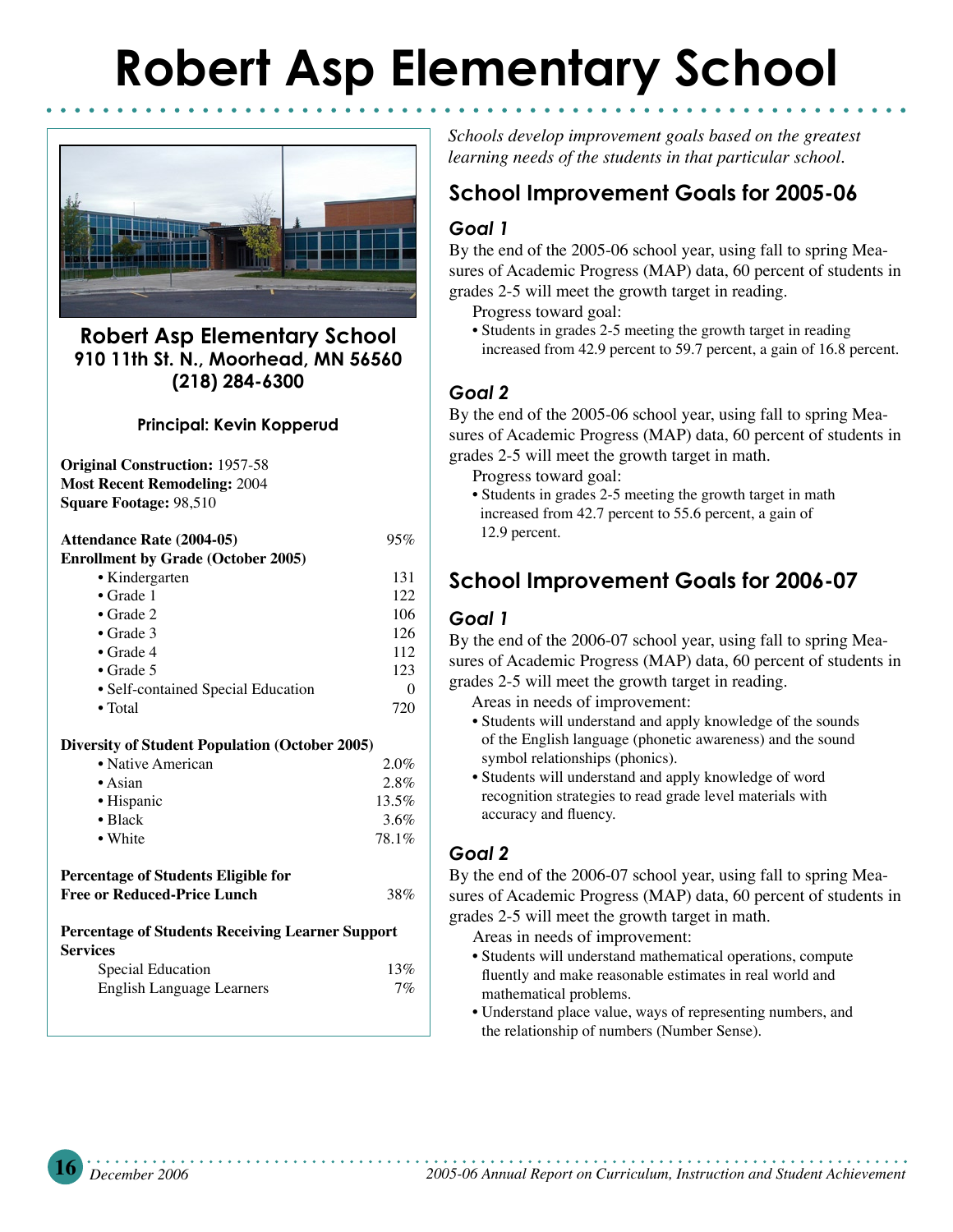### **Robert Asp Elementary School**

**Reading – Grade 3**



**Reading – Grade 4**



**Reading – Grade 5**



**2006 Minnesota Comprehensive Assessments (MCA-II) 2006 Minnesota Comprehensive Assessments (MCA-II) Mathematics – Grade 3**



**2006 Minnesota Comprehensive Assessments (MCA-II) 2006 Minnesota Comprehensive Assessments (MCA-II) Mathematics – Grade 4**



**2006 Minnesota Comprehensive Assessments (MCA-II) 2006 Minnesota Comprehensive Assessments (MCA-II) Mathematics – Grade 5**

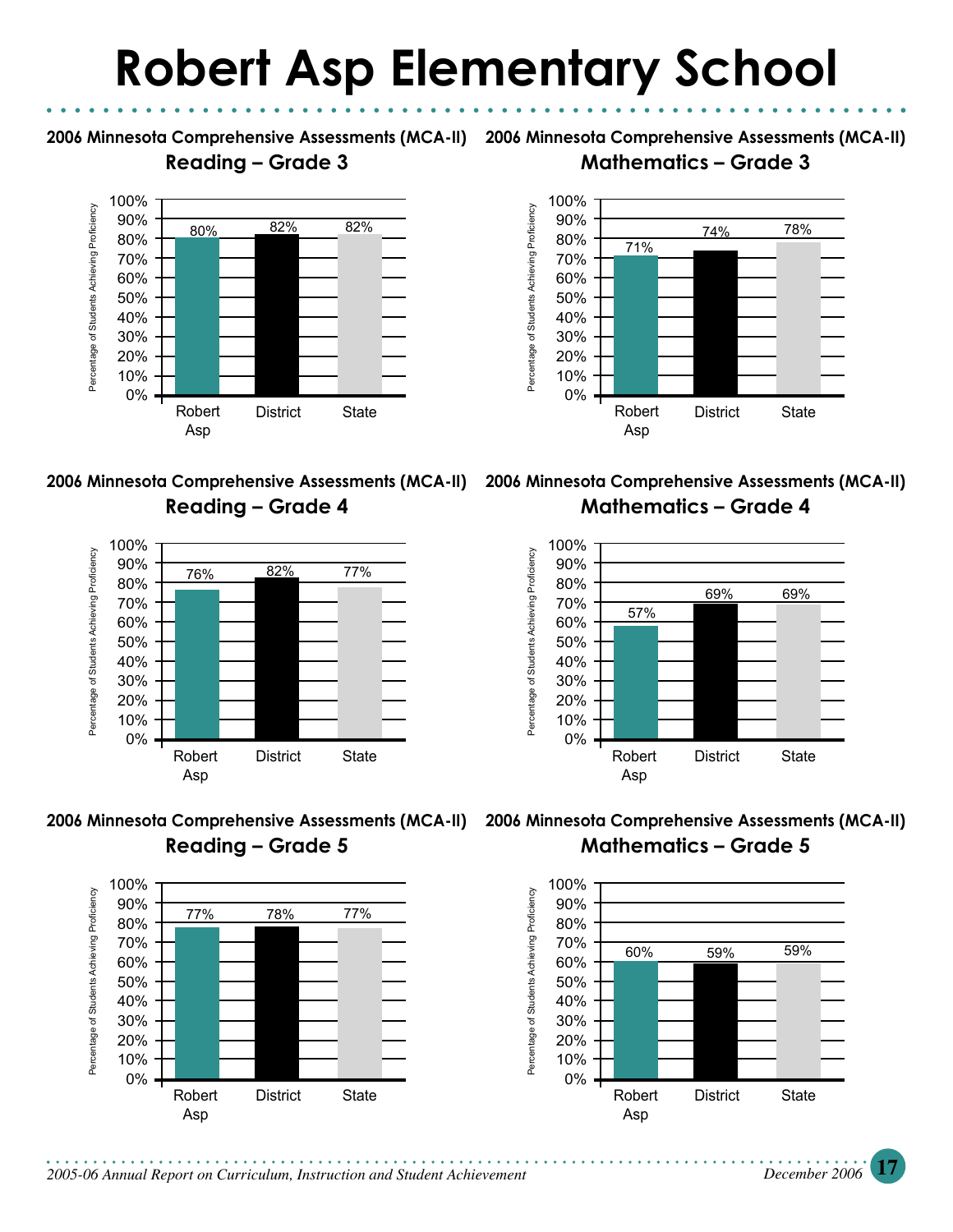# **S.G. Reinertsen Elementary School**



**S.G. Reinertsen Elementary School 1201 40th Ave. S., Moorhead, MN 56560 (218) 284-5300**

#### **Principal: Anne Moyano**

**Original Construction:** 2004 **Square Footage:** 103,600

**Attendance Rate (2004-05)** 96%

#### **Enrollment by Grade (October 2005)**

| • Kindergarten                             | 138 |
|--------------------------------------------|-----|
| $\bullet$ Grade 1                          | 142 |
| $\bullet$ Grade 2                          | 126 |
| $\bullet$ Grade 3                          | 121 |
| $\bullet$ Grade 4                          | 125 |
| $\bullet$ Grade 5                          | 142 |
| • Self-contained Special Education         |     |
| $\bullet$ Total                            | 795 |
|                                            |     |
| rsity of Student Population (October 2005) |     |

#### **Diversity of Student Population**

| • Native American                                                  | $2.4\%$      |
|--------------------------------------------------------------------|--------------|
| $\bullet$ Asian                                                    | $1.0\%$      |
| • Hispanic                                                         | 5.0%         |
| $\bullet$ Black                                                    | $3.4\%$      |
| • White                                                            | 88.2%        |
| Percentage of Students Eligible for<br>Free or Reduced-Price Lunch | 26%          |
| Percentage of Students Receiving                                   |              |
| Learner Support Services                                           |              |
| 0.11111                                                            | 1 <i>E M</i> |

| $\mu$ not bupper bet the $\sigma$ |       |
|-----------------------------------|-------|
| Special Education                 | 15%   |
| English Language Learners         | $4\%$ |

*Schools develop improvement goals based on the greatest learning needs of the students in that particular school.*

#### *Goal 1* **School Improvement Goals for 2005-06**

By the end of the 2005-06 school year, the average percent of students meeting their reading growth target as measured on the Measures of Academic Progress (MAP) will increase from 44 percent to 55 percent.

Progress toward goal:

- Students meeting their reading growth target increased from 44 percent (Spring 2005) to 60 percent (Spring 2006).
- The number of kindergarten students needing additional interventions as identified by the DIBELS test decreased from 32 percent (Spring 2005) to 22 percent (Spring 2006). The target was to decrease to 20 percent.
- Students in grades 2-5 scoring below the 34th percentile on the Word Recognition Goal Area of the MAP increased from 28 percent to 31 percent. The target was to decrease to 20 percent.

#### *Goal 2*

By the end of the 2005-06 school year, the average percent of students meeting their math growth target as measured on the

MAP will increase from 45 percent to 55 percent.

Progress toward goal:

- Students meeting their math growth target increased from 45 percent (Spring 2005) to 55 percent (Spring 2006).
- Students in grades 2-5 scoring below the 34th percentile on the Computation/Operations Goal Area of the MAP increased from 26 percent to 29 percent. The target was to decrease to 20 percent.

#### **School Improvement Goals for 2006-07**

#### *Goal 1*

By the end of the 2006-07 school year, the average percent of students meeting their reading growth target as measured on the Measures of Academic Progress (MAP) will increase from 60 percent to 65 percent.

Targets include:

- Reduce the average number of kindergarten students needing additional interventions as identified by the DIBELS test from 22 percent to 18 percent.
- The number of students scoring below the 34th percentile on the Word Recognition Goal Area (MAP) will decrease from an average of 31 percent to 27 percent.

#### *Goal 2*

By the end of the 2006-07 school year, the average percent of students meeting their math growth target as measured on the MAP will increase from 55 percent to 60 percent.

Targets include:

• The number of students scoring below the 34th percentile will decrease from an average of 29 percent to 25 percent.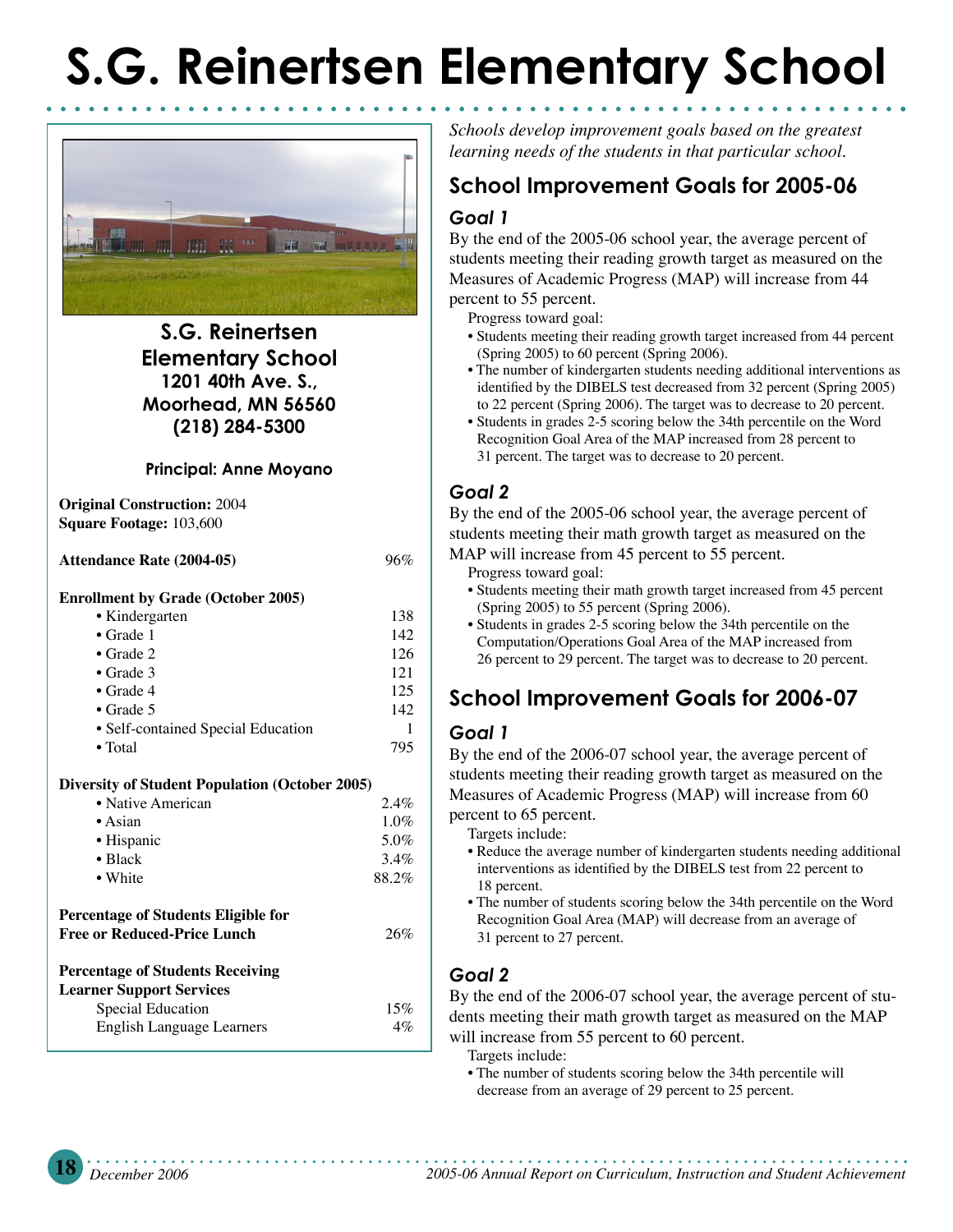# **S.G. Reinertsen Elementary School**

#### **Reading – Grade 3**











**2006 Minnesota Comprehensive Assessments (MCA-II) 2006 Minnesota Comprehensive Assessments (MCA-II)** 

#### **Mathematics – Grade 3**



**2006 Minnesota Comprehensive Assessments (MCA-II) 2006 Minnesota Comprehensive Assessments (MCA-II) Mathematics – Grade 4**



**Mathematics – Grade 5**

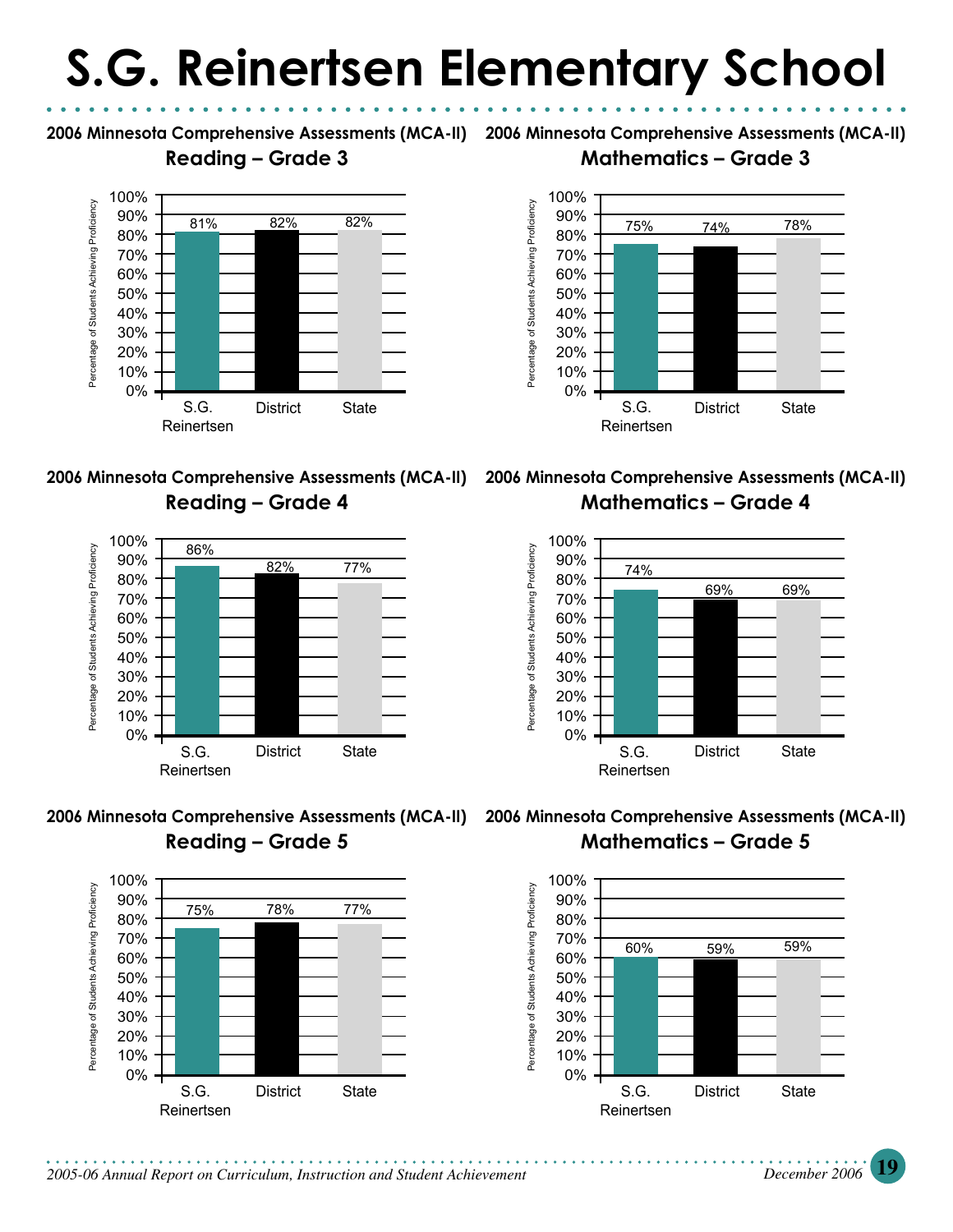# **Horizon Middle School**



**Horizon Middle School 3601 12th Ave. S., Moorhead, MN 56560 (218) 284-7300**

#### **Principal: Colleen Tupper Assistant Principal: Matt Naugle**

**Original Construction:** 2004 **Square Footage:** 238,000

**Attendance Rate (2004-05)** 95%

#### **Enrollment by Grade (October 2005)**

| $\bullet$ Grade 6 | 353   |
|-------------------|-------|
| $\bullet$ Grade 7 | 418   |
| $\bullet$ Grade 8 | 422   |
| $\bullet$ Total   | 1.193 |

#### **Diversity of Student Population (October 2005)**

| • Native American                | 3.5%  |
|----------------------------------|-------|
| $\bullet$ Asian                  | 1.6%  |
| • Hispanic                       | 8.2%  |
| $\bullet$ Black                  | 2.1%  |
| • White                          | 84.6% |
| Percentage of Students Eligible  |       |
| for Free or Reduced-Price Lunch  | 30%   |
| Percentage of Students Receiving |       |
| <b>Learner Support Services</b>  |       |
| Special Education                | 17%   |
| English Language Learners        | 7%    |

*Schools develop improvement goals based on the greatest learning needs of the students in that particular school.*

#### **School Improvement Goals for 2005-06**

#### *Goal 1*

"All students" will meet or exceed state averages in all subcategories of the Minnesota Comprehensive Assessments - Series II in reading, grades 6-8.

Progress toward goal:

• In grades 6, 7 and 8, "all students" exceeded state averages. The subgroup of special education students did not meet proficiency requirements.

#### *Goal 2*

"All students" will meet or exceed the state average in all subcategories of the Minnesota Comprehensive Assessments - Series II in math, grades 6-8.

Progress toward goal:

• In grades 6, 7 and 8, "all students" exceeded state averages.

#### **School Improvement Goals for 2006-07**

#### *Goal 1*

All students at Horizon Middle School will make targeted growth in reading as projected by the Fall 2006 Measures of Academic Progress (MAP) scores on the Spring 2007 MAP assessments.

#### *Goal 2*

All students at Horizon Middle School will make targeted growth in math as projected by the Fall 2006 Measures of Academic Progress (MAP) scores on the Spring 2007 MAP assessments.

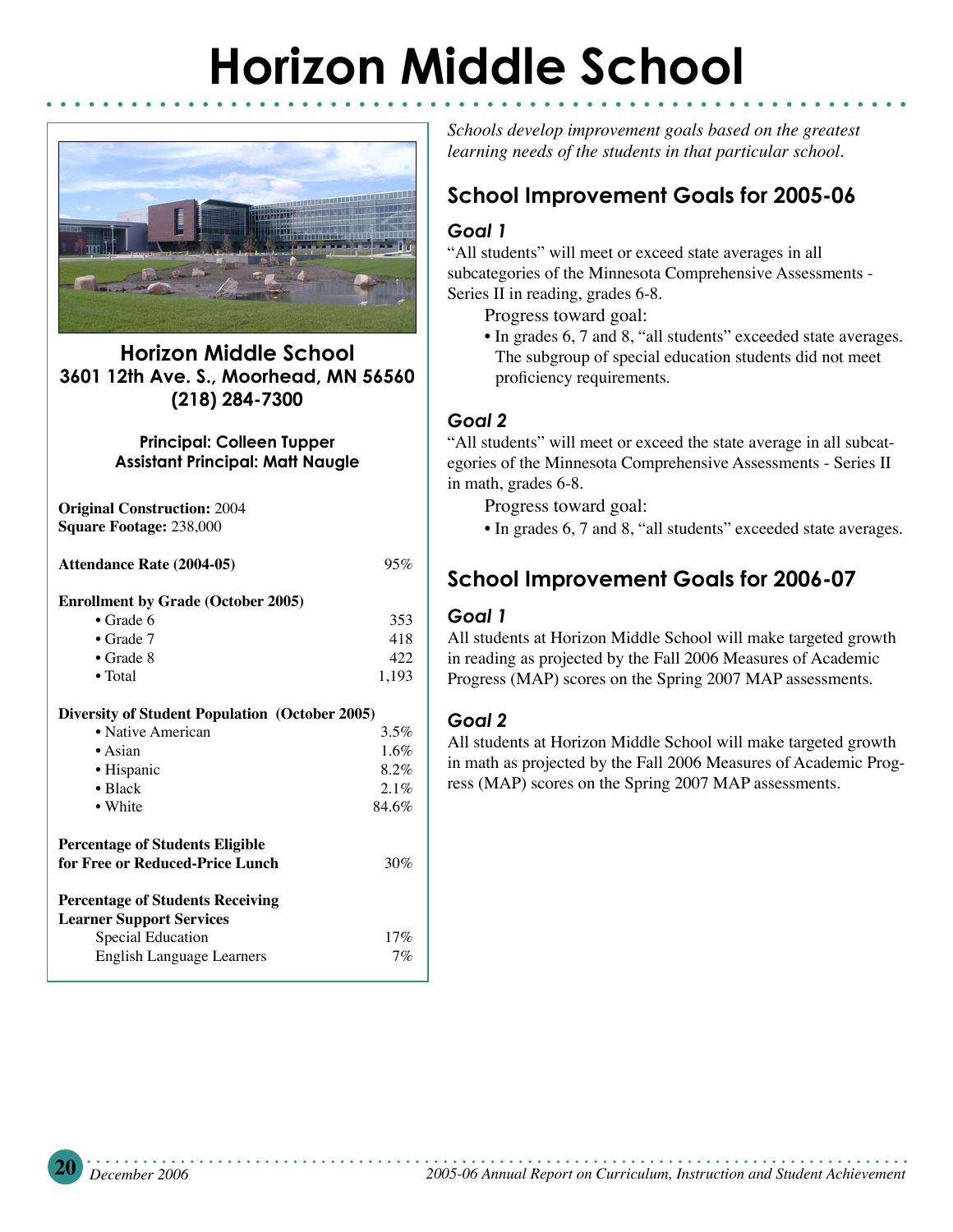### **Horizon Middle School**

#### **Reading – Grade 6**











**2006 Minnesota Comprehensive Assessments (MCA-II) 2006 Minnesota Comprehensive Assessments (MCA-II) Mathematics – Grade 7**







**2006 Minnesota Comprehensive Assessments (MCA-II) 2006 Minnesota Comprehensive Assessments (MCA-II) Mathematics – Grade 8**

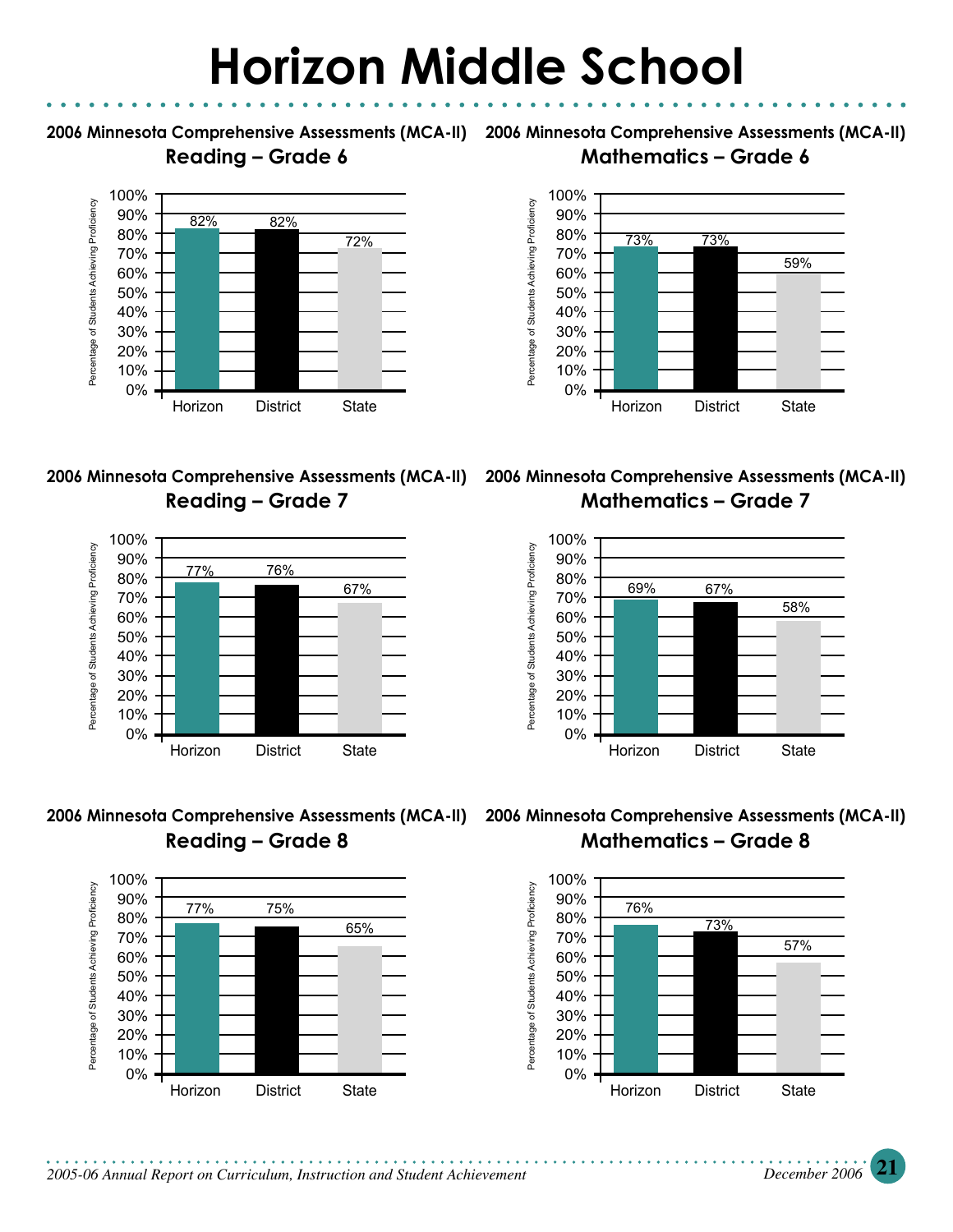# **Moorhead High School**



**Moorhead High School 2300 4th Ave. S., Moorhead, MN 56560 (218) 284-2300**

#### **Principal: Gene Boyle Assistant Principals: Russ Henegar and Dave Lawrence**

**Original Construction:** 1967 **Most Recent Remodeling:** 2004 **Square Footage:** 361,797

**Attendance Rate (2004-05)** 93%

**Graduation Rate (2004-05)** 95%

#### **Enrollment by Grade (October 2005)**

| $\bullet$ Grade 9  | 398   |
|--------------------|-------|
| $\bullet$ Grade 10 | 422.  |
| $\bullet$ Grade 11 | 442.  |
| $\bullet$ Grade 12 | 411   |
| $\bullet$ Total    | 1.673 |

#### **Diversity of Student Population (October 2005)**

| $DIVCI 3IVV 01 51001111 1 01010111111 1 0110101 20007$ |         |
|--------------------------------------------------------|---------|
| • Native American                                      | $1.7\%$ |
| $\bullet$ Asian                                        | $1.1\%$ |
| • Hispanic                                             | $6.7\%$ |
| $\bullet$ Black                                        | $1.8\%$ |
| • White                                                | 88.6%   |
| Percentage of Students Eligible                        |         |
| for Free or Reduced-Price Lunch                        | 20%     |
| Percentage of Students Receiving                       |         |
| Learner Support Services                               |         |
| Special Education                                      | 15%     |
| English Language Learners                              | 5%      |
|                                                        |         |

*Schools develop improvement goals based on the greatest learning needs of the students in that particular school.*

#### **School Improvement Goals for 2005-06**

#### *Goal 1*

"All students" will meet or exceed state averages in all subcategories of the Minnesota Comprehensive Assessments (MCA-IIs) grade 10 reading test.

Progress toward goal:

• "All students" exceeded the state averages with 80 percent proficient compared to the state average of 65 percent.

#### *Goal 2*

"All students" will meet or exceed the state average on two of the math subcategories for the Minnesota Comprehensive Assessments (MCA-IIs) grade 11 mathematics test.

Progress toward goal:

• "All students" exceeded the state averages with 49 percent proficient compared to the state average of 30 percent. The subgroup of special education students did not meet proficiency requirements.

#### *Goal 3*

Moorhead High School will improve participation rates to 98 percent for "all students" and all subgroups taking the MCA-IIs in 2005-06.

- Progress toward goal:
- Participation was 100 percent for "all students" and subgroups on both the reading and math tests.

#### **School Improvement Goals for 2006-07**

#### *Goal 1*

Students will exceed the state participation threshold in all categories of the MCA-II.

#### *Goal 2*

Students will improve by 3 percent on the MCA-II reading assessment.

#### *Goal 3*

Students will improve by 7 percent on the MCA-II math assessment.

#### *Goal 4*

Students will improve by three-tenths of a point on the ACT composite.

#### *Goal 5*

Participation on the ACT by seniors will increase to 70 percent.

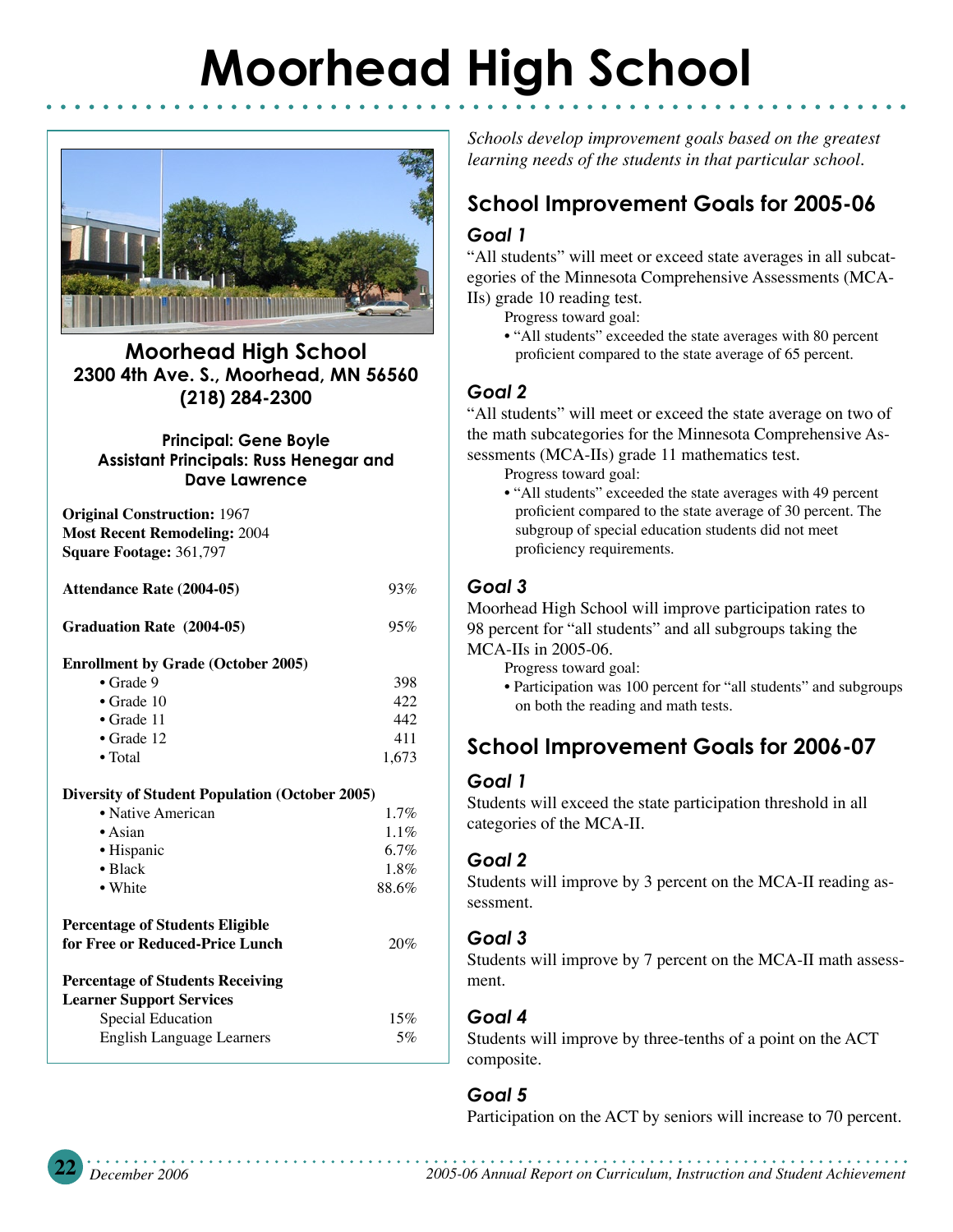### **Moorhead High School**

**Reading – Grade 10**

**2006 Minnesota Comprehensive Assessments (MCA-II) 2006 Minnesota Comprehensive Assessments (MCA-II) Mathematics – Grade 11**





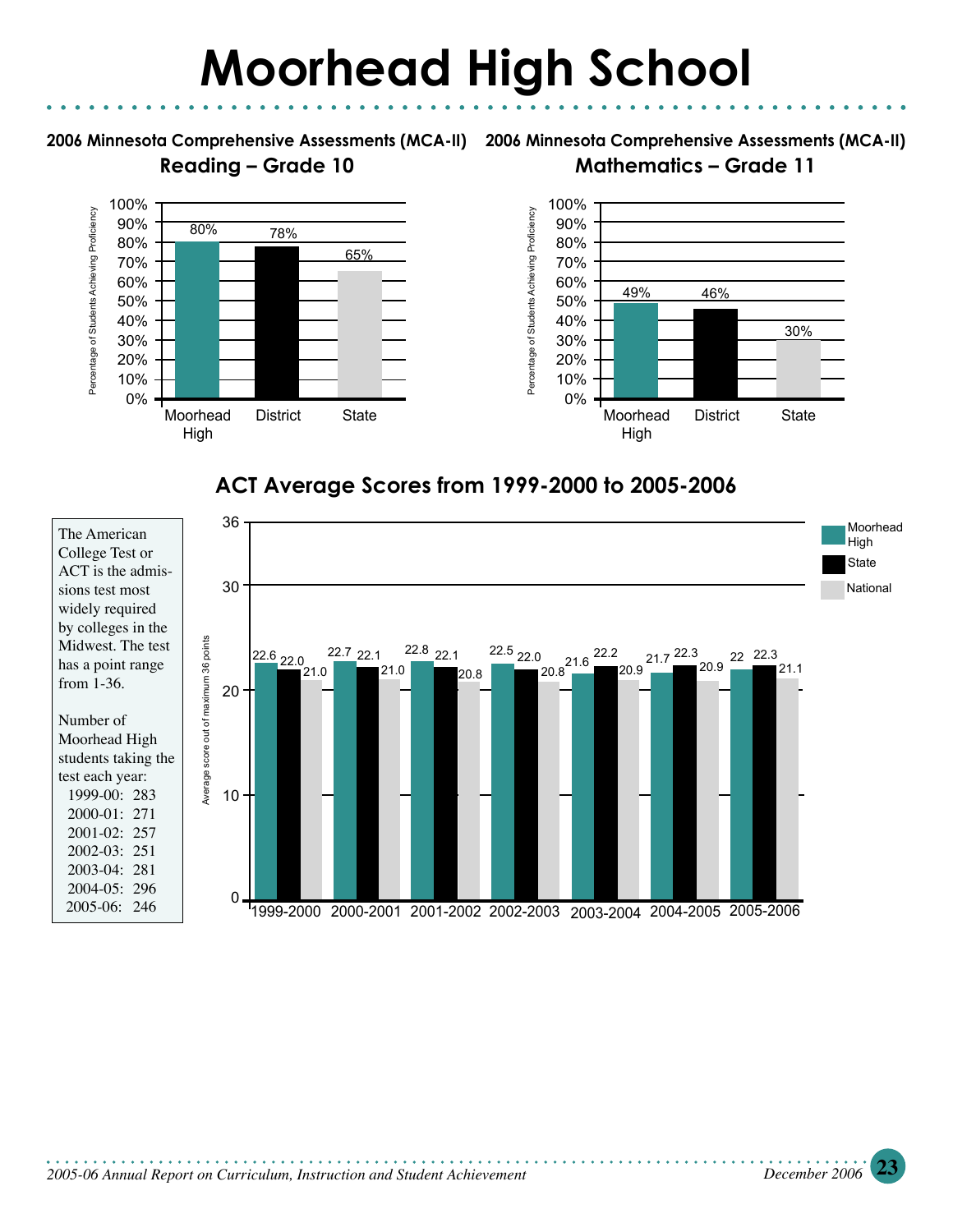# **Red River Area Learning Center**



**Red River Area Learning Center 1100 32nd Ave. S., Moorhead, MN 56560 (218) 284-2200**

#### **Program Manager: Deb Pender**

**Attendance Rate (2004-05)** 88%

#### **Enrollment by Grade (October 2005)**

| $\bullet$ Grade 6  |    |
|--------------------|----|
| $\bullet$ Grade 7  | 0  |
| $\bullet$ Grade 8  | 0  |
| $\bullet$ Grade 9  | 13 |
| $\bullet$ Grade 10 | 16 |
| $\bullet$ Grade 11 | 17 |
| $\bullet$ Grade 12 | 15 |
| $\bullet$ Total    | 61 |

#### **Diversity of Student Population (October 2005)**

| • Native American | $26.2\%$ |
|-------------------|----------|
| $\bullet$ Asian   | $1.6\%$  |
| • Hispanic        | $31.1\%$ |
| $\bullet$ Black   | $3.3\%$  |
| • White           | $37.7\%$ |
|                   |          |

#### **Percentage of Students Eligible for Free or Reduced-Price Lunch** 77%

#### **Percentage of Students Receiving**  Lear

| rner Support Services     |     |
|---------------------------|-----|
| Special Education         | 11% |
| English Language Learners | 26% |

*Schools develop improvement goals based on the greatest learning needs of the students in that particular school. The Red River Area Learning Center has goals related to the learning environment, intervention processes, family involvement, and school climate. Outlined here are student achievement goals.*

#### **School Improvement Goals for 2005-06**

#### *Goal 1*

All students enrolled in the Red River ALC during 2005-06 will attend school 90 percent of the time (minimum).

- Progress toward goal:
- Attendance rate was 88 percent.

#### *Goal 2*

The Red River Area Learning Center will demonstrate adequate yearly progress in student achievement. 100% of the ALC students will demonstrate positive growth toward attainment of the Minnesota Academic Standards and local graduation requirements.

- Targets include:
- Student performance on the Minnesota Comprehensive Assessments in 2005-06 will reflect a .02 increase in student proficiency on the identified measures.
- Progress toward goal:
- While 100 percent growth was not achieved, Red River ALC made adequate yearly progress as a school.

#### *Goal 3*

100% of the Red River Area Learning Center students will participate in statewide testing.

Progress toward goal:

• While 100 percent participation was not achieved, the ALC met state participation requirements to make adequate yearly progress.

#### **School Improvement Goals for 2006-07**

#### *Goal 1*

All students enrolled in the Red River ALC during 2006-07 will attend school 90 percent of the time (minimum).

#### *Goal 2*

The Red River Area Learning Center will demonstrate adequate yearly progress in student achievement. 100% of the ALC students will demonstrate positive growth toward attainment of the Minnesota Academic Standards and local graduation requirements.

- Targets include:
- Student performance on the MCA-IIs will reflect a .02 increase in student proficiency on the identified measures.

#### *Goal 3*

100% of the ALC students will participate in statewide testing.

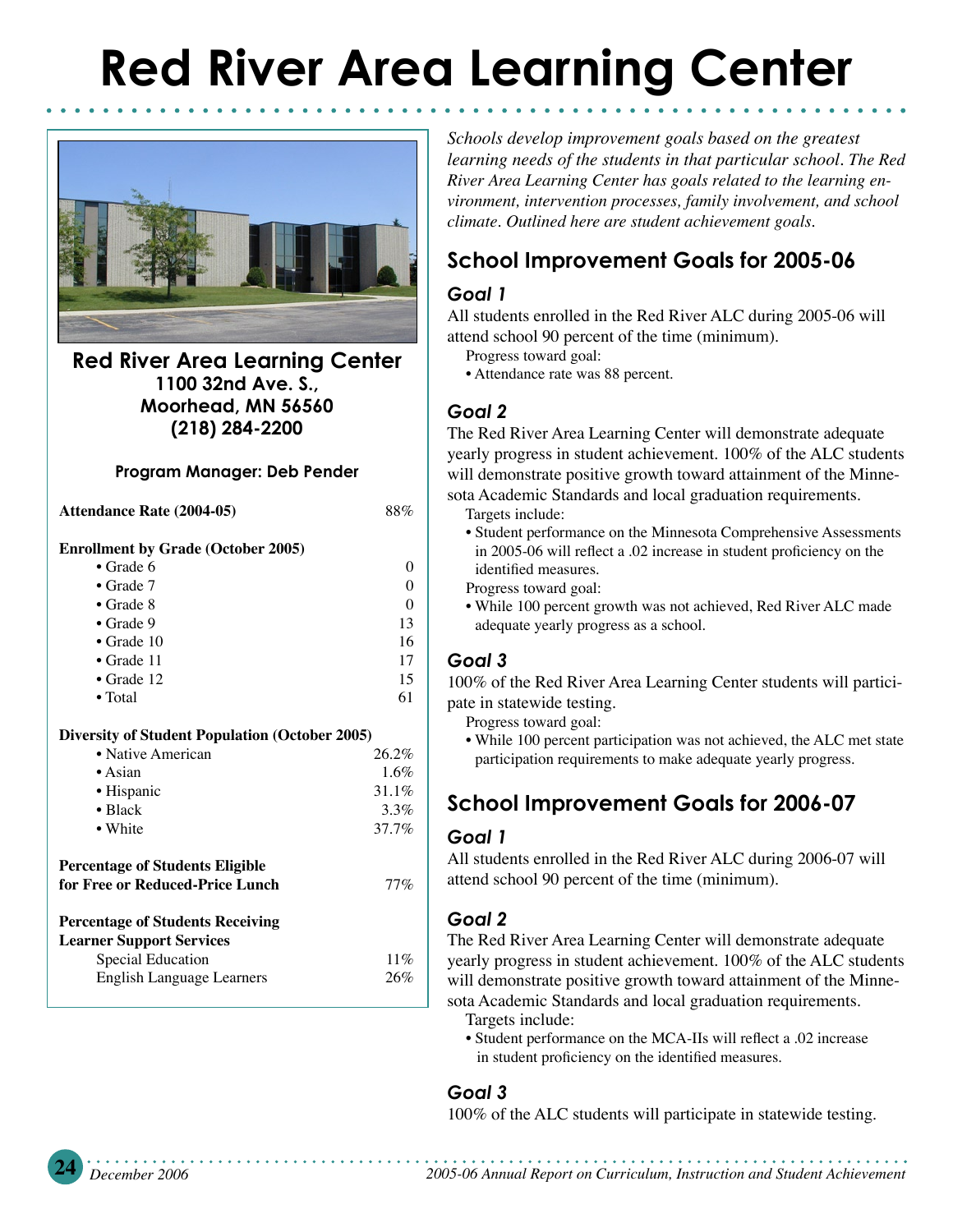### **Red River Area Learning Center**

**Reading – Grade 7**











**2006 Minnesota Comprehensive Assessments (MCA-II) 2006 Minnesota Comprehensive Assessments (MCA-II) Mathematics – Grade 7**



**Mathematics – Grade 8**



**Mathematics – Grade 11**